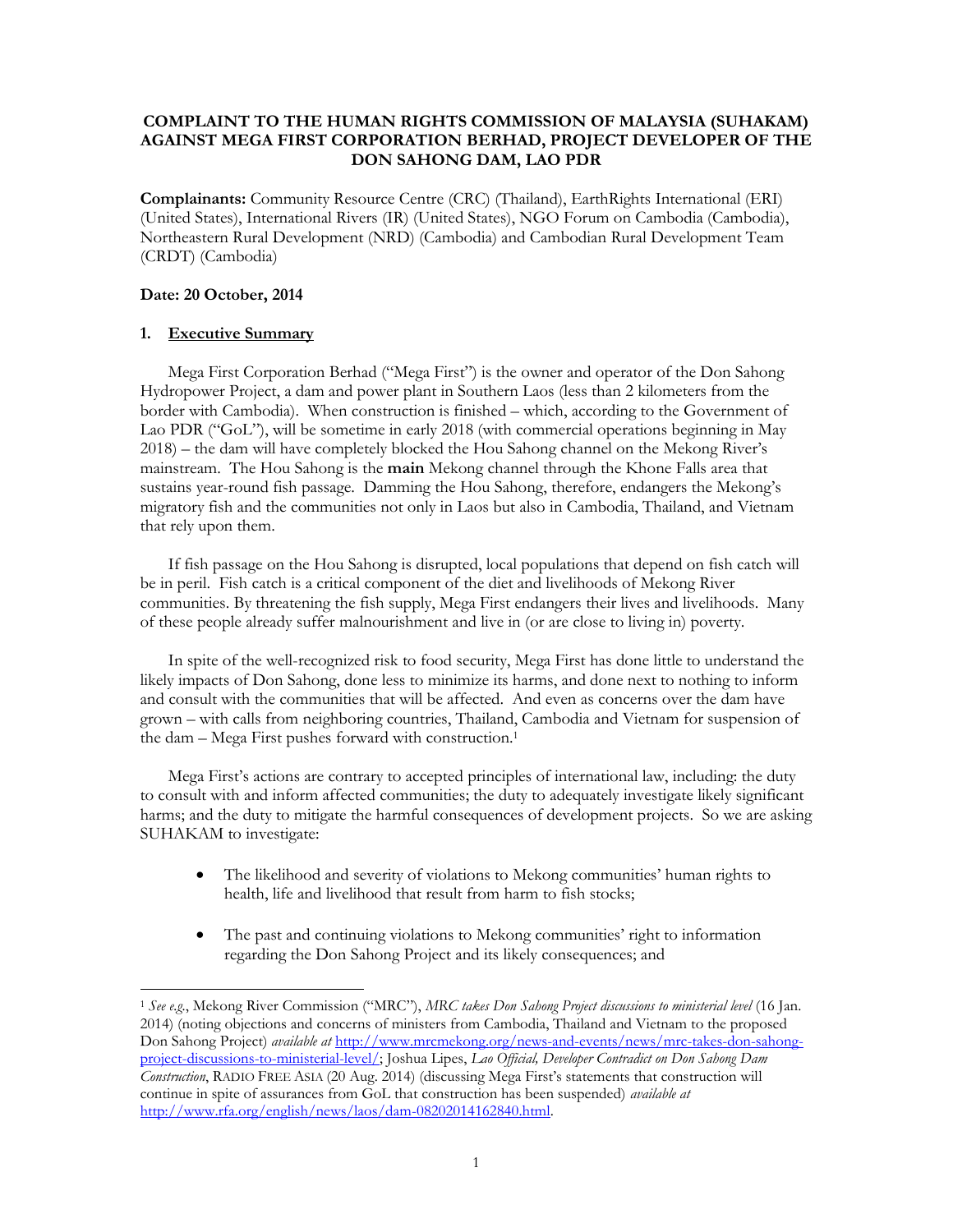The past and continuing violation of Mekong communities' right to participate in the decision-making and approval of projects that affect their interests.

This submission is made by non-governmental organizations working to ensure that the voices of communities in the Mekong region are heard and that their rights are respected. It is made on behalf of Cambodian communities from Kratie and Stung Treng provinces<sup>2</sup> and Thai communities from Ubon Ratchathani, Chiang Rai, Nong Khai and Bueng Kan provinces.<sup>3</sup> And while this submission reflects the concerns of those communities, they are by no means the only ones who will be impacted and to whom Mega First owes a duty of diligence and consultation.

## 2. **Recommendations**

As noted above, we are asking SUHAKAM to investigate Mega First with respect to probable violations of human rights. Specifically, we ask SUHAKAM to call on Mega First to cease all preparatory and actual construction of the Don Sahong Project, along with any on-going contract negotiations, until it:

- 1. Conducts a comprehensive transboundary and peer-reviewed impact assessment that meets national and international standards. Specifically, this assessment must include: the collection of baseline environmental, species and community information; detailed exposition of mitigation efforts; and publication of both the underlying data and Mega First's analysis of it.
- 2. Provides *all* affected communities, including those in Cambodia and Thailand, with their rightful opportunity to receive information about the Don Sahong Project and participate in decision-making related to the project.
- 3. Seeks the "free, prior and informed consent" of *all* indigenous communities that will be affected by the Don Sahong Project.
- 4. Establishes an independent, adequate and funded grievance mechanism through which affected persons and communities may voice concerns and have complaints remedied.
- 5. Discloses information regarding other parties involved in the construction and financing of the Don Sahong Project, including contractors, sub-contractors, investors and banks.

We also request that SUHAKAM take the following steps (to the extent it is able to under its mandate):

1. Conduct its own inquiry of the Don Sahong Project's likely health, social and environmental impacts, with its own investigators. If SUHAKAM is able to visit the dam site and/or the

 $\overline{a}$ <sup>2</sup> In June and July of 2014, the Culture and Environmental Preservation Association (CEPA), CRDT, ERI and NRD conducted community consultations with Cambodian communities from 33 villages – across 12 different communes and 3 districts – in Kratie and Stung Treng provinces. Most of these communities have had no contact with Mega First and strongly oppose construction of the dam. A copy of a letter of representation for the Cambodian communities is included as Annex A.

<sup>&</sup>lt;sup>3</sup> In August and September 2014, CRC, ERI and IR conducted community consultations with communities from the Thai provinces listed above the line. People from these communities have not been consulted with or provided any information in connection with the Don Sahong Project. A copy of a letter of representation for the Thai communities is included as Annexs B1, B2 and B3.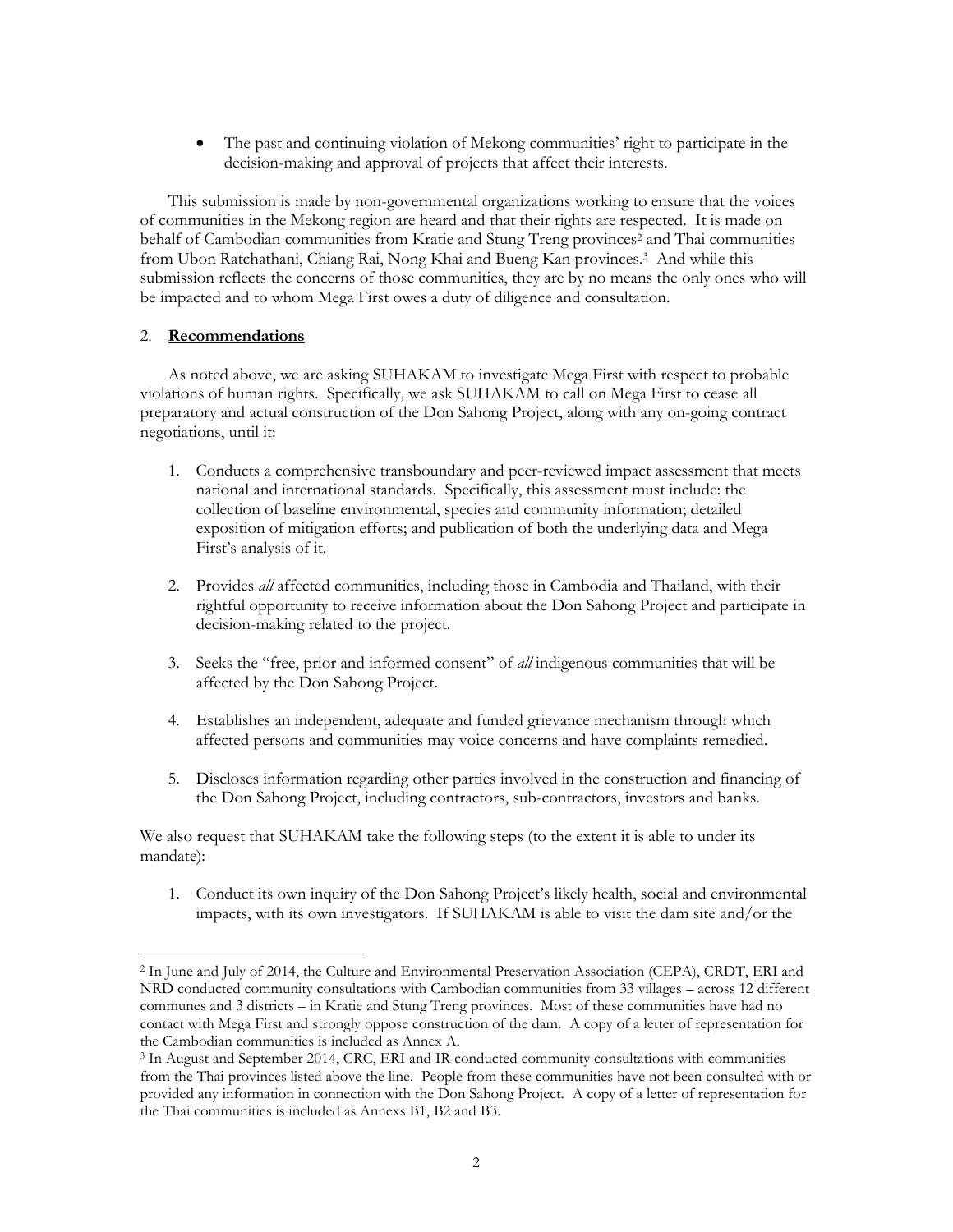areas affected upstream and downstream, we also request that it provide affected community members with an opportunity to speak directly with SUHAKAM investigators.

- 2. Open a channel of communication between the affected communities and Mega First, perhaps through on-going mediation that will continue *if* the Don Sahong Project is constructed.
- 3. Engage with other offices or agencies of the Malaysian Government to ensure that Malaysia upholds its responsibilities to ensure Mega First satisfies its human rights obligation including in its overseas operations.

Finally, we would like to emphasize the urgency of this request. While the GoL has agreed to consult with Thailand, Cambodia and Vietnam on the basin-wide impacts of the Don Sahong Project according to the 1995 Mekong River Agreement, <sup>4</sup> Mega First has publicly stated that construction will not be suspended.<sup>5</sup> The further construction progresses the harder it will be to protect affected peoples from harm. We therefore respectfully request that SUHAKAM begin a public inquiry into Mega First's involvement and responsibilities as soon as possible.

## 3. **Background Information**

## **3.1. The Dam**

 $\overline{a}$ 

The proposed Don Sahong Project is located in Champassak Province of southern Lao PDR – it will be built on the Hou Sahong channel on the main course of the Mekong River. The dam will cross the full length of the channel at a height of 32 meters and be located 130 m from the mainstream Mekong and less than 2 km from the Laos-Cambodian border.<sup>6</sup>

The Don Sahong Project is expected to have substantial impacts on hydrology and fisheries. The Khone Falls area – where the Don Sahong Project will be built – is a "complex ecological system" consisting of "large number of small to large channels separated by many large and small islands."<sup>7</sup> The Khone Falls area includes large waterfalls (which never sustain upstream fish migration) and smaller rapids and waterfalls (which are impassable for fish migrating upstream during dry seasons.) As Professor Ian Baird of the University of Wisconsin-Madison reports, "there is only

[http://www.mrcmekong.org/assets/Publications/policies/Guidelines-on-implementation-of-the-PNPCA.pdf.](http://www.mrcmekong.org/assets/Publications/policies/Guidelines-on-implementation-of-the-PNPCA.pdf) 5 Joshua Lipes, *Lao Official, Developer Contradict on Don Sahong Dam Construction*, RADIO FREE ASIA (20 Aug. 2014) (discussing Mega First's statements that construction will continue in spite of assurances from GoL that construction has been suspended) *available at* [http://www.rfa.org/english/news/laos/dam-](http://www.rfa.org/english/news/laos/dam-08202014162840.html)

<sup>4</sup> Under the 1995 Mekong Agreement, projects implementation, including construction, should not commence prior to consultation between MRC countries. *See* Mekong River Commission, *Guidelines on Implementation of the Procedures for Notification, Prior Consultation and Agreement* (31 Aug. 2005) at 5, n.15 *available at*

[<sup>08202014162840.</sup>html.](http://www.rfa.org/english/news/laos/dam-08202014162840.html) Ongoing construction contract negotiations with Sinohydro also are a good indication that Mega First is not intending to suspend construction. *See* Daniel Pye and Laignee Barron, *Dam promises are 'a façade*,*'* THE PHNOM PENH POST (4 Oct. 2014) *available at* [http://www.phnompenhpost.com/national/dam](http://www.phnompenhpost.com/national/dam-promises-are-%E2%80%98-facade%E2%80%99)[promises-are-%E2%80%98-facade%E2%80%99](http://www.phnompenhpost.com/national/dam-promises-are-%E2%80%98-facade%E2%80%99)*.* 

<sup>6</sup> International Rivers, *The Don Sahong Hydropower Project* (Feb. 2014) *available at*

[http://www.internationalrivers.org/files/attached-files/don\\_sahong\\_briefing\\_sheet\\_2.7.14.pdf.](http://www.internationalrivers.org/files/attached-files/don_sahong_briefing_sheet_2.7.14.pdf)

<sup>7</sup> Ian G. Baird, *The Don Sahong Dam: Potential Impacts on Regional Fish Migrations, Livelihoods and Human Health* (Aug. 2009) at 9 (hereinafter "Baird 2009") *available at*

*http://polisproject.org/PDFs/Baird%202009\_Don%20Sahong.pdf* .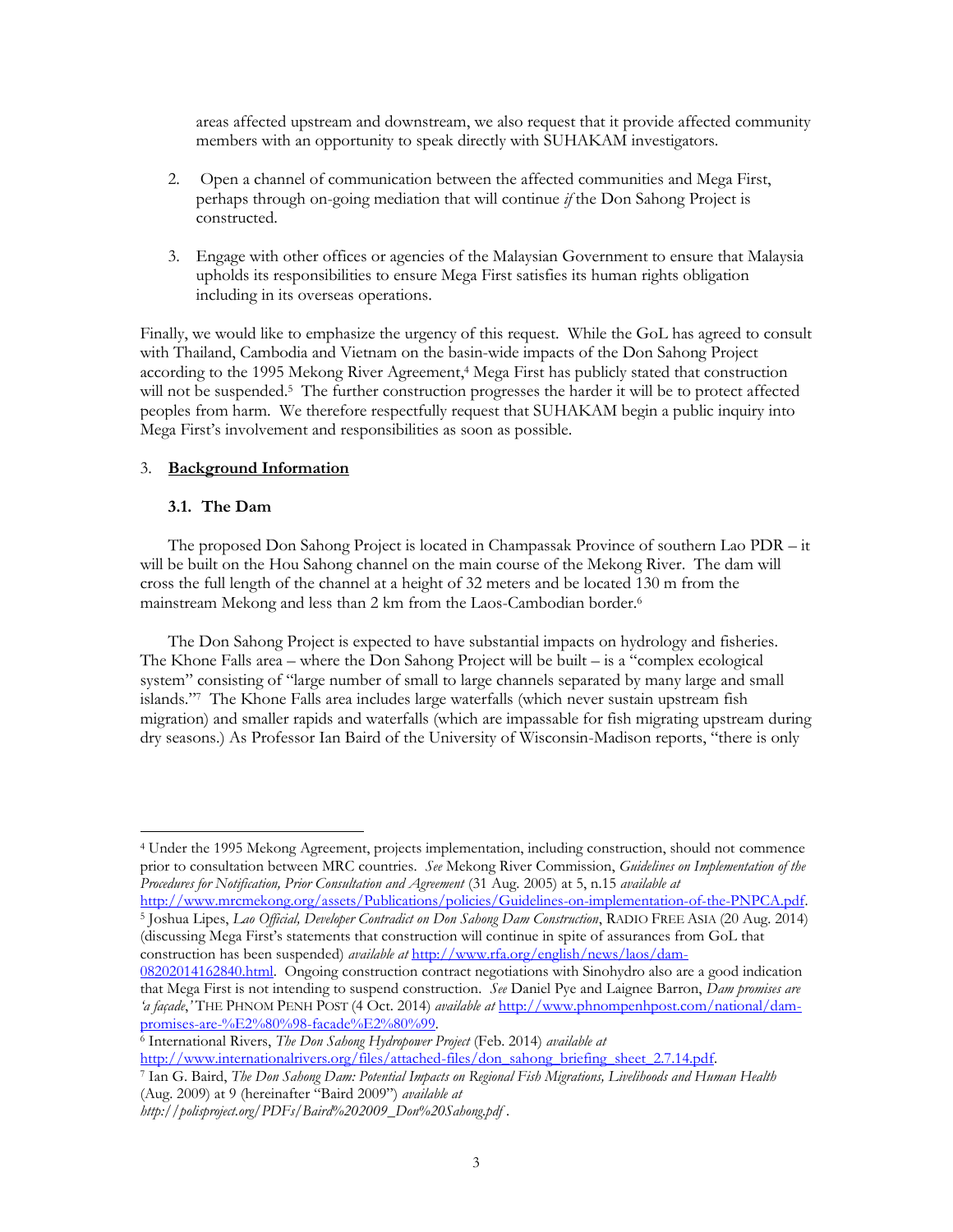one channel in the Khone Falls area through which fish can easily pass upriver year round: the Hou Sahong Channel."<sup>8</sup>

It is also the second dam in a planned cascade of up to eleven dams on the Mekong River mainstream in the Lower Mekong Basin.<sup>9</sup> The cumulative impacts of this proposed cascade are widely recognized as threats to the flows and fish of the Mekong River, which support the livelihoods and culture of millions of people.<sup>10</sup>

## **3.2. Approval, Design and Other Project Background**

The Don Sahong Project is owned by the Don Sahong Power Co. Ltd., a subsidiary of Mega First.<sup>11</sup> In 2006, GoL gave Mega First exclusive rights to study the feasibility of the Don Sahong Project.<sup>12</sup> In February 2008, Mega First entered into a "Project Development Agreement" with GoL setting construction in motion.<sup>13</sup> As of November 2013, Mega First sill contended that no concession agreement with GoL had been signed.<sup>14</sup> However, media reports that: a concession agreement has been drafted; the agreement was to be finalized last May (2014); and that preparatory construction for the Don Sahong Project has begun.<sup>15</sup> No such agreement has been made public.

While engineering reports are vague as to where Don Sahong power will be sold, <sup>16</sup> recent evidence indicates the power will be used domestically (though older reports indicate that it may be sold to Thailand or Cambodia)<sup>17</sup>. However, the terms of any power purchase agreement and plans for related infrastructure have not been made public.

 $\overline{a}$ 

<http://investing.businessweek.com/research/stocks/private/snapshot.asp?privcapId=113537932>*.* 

<sup>8</sup> *Id.* Since Professor Baird's report in 2011 (*see* n 17) there have been measures including banning local fishing that might make upstream migration through other channels possible, although to a far lesser extent. There is no evidence that this can make up for the closing of the Hou Sahong channel. There are efforts to improve fish migration on other channels but the extent of these improvements remains unclear. There remains no basis for believing that such improvements can make up for the blockage of the Hou Sahong.

<sup>9</sup> *See* International Centre for Environmental Management, *Strategic Environmental Assessment of Hydropower on the Mekong Mainstream (Summary of the Final Report)* (s) (hereinafter "MRC SEA") *available at* 

[http://www.mrcmekong.org/assets/Publications/Consultations/SEA-Hydropower/SEA-FR-summary-](http://www.mrcmekong.org/assets/Publications/Consultations/SEA-Hydropower/SEA-FR-summary-13oct.pdf)[13oct.pdf.](http://www.mrcmekong.org/assets/Publications/Consultations/SEA-Hydropower/SEA-FR-summary-13oct.pdf)

<sup>10</sup> *See e.g. id.* at 14-18.

<sup>11</sup> Don Sahong Power Co. Ltd is incorporated in the British Virgin Islands. *Company Overview of Don Sahong Power Company Limited*, BLOOMBERG BUSINESWEEK *available at* 

 $12$  Å (revised) feasibility study was completed by AECOM (USA) in November 2009. The study was conducted by the New Zealand subsidiary of AECOM.

<sup>13</sup> AECOM also completed an Engineering Status Report for Don Sahong in 2011*.* AECOM, "Don Sahong Hydropower Project Vol. I" (Sep. 27, 2011) *available at* [http://www.mrcmekong.org/assets/Other-](http://www.mrcmekong.org/assets/Other-Documents/Don-Sahong/DSHPP-Engineering-Status-Report-2011.pdf)

[Documents/Don-Sahong/DSHPP-Engineering-Status-Report-2011.pdf](http://www.mrcmekong.org/assets/Other-Documents/Don-Sahong/DSHPP-Engineering-Status-Report-2011.pdf); AECOM, "Don Sahong Hydropower Project Vol. II)" (Sep. 27, 2011) *available at* [http://www.mrcmekong.org/assets/Other-Documents/Don-](http://www.mrcmekong.org/assets/Other-Documents/Don-Sahong/DSHPP-Engineering-Status-Report-Drawings-A3-2011.pdf)[Sahong/DSHPP-Engineering-Status-Report-Drawings-A3-2011.pdf.](http://www.mrcmekong.org/assets/Other-Documents/Don-Sahong/DSHPP-Engineering-Status-Report-Drawings-A3-2011.pdf) Any subsequent changes to the engineering design have not been made public.

<sup>14</sup> Mega First, "Hydropower development in Laos: Don Sahong experience in addressing social and environmental issues" (3d Mekong Forum on Water, Food, and Energy November 2013) *available at*  [http://www.slideshare.net/CPWFMekong/hydropower-development-in-laos-don-sahong-experience-in](http://www.slideshare.net/CPWFMekong/hydropower-development-in-laos-don-sahong-experience-in-addressing-social-and-environmental-issues)[addressing-social-and-environmental-issues.](http://www.slideshare.net/CPWFMekong/hydropower-development-in-laos-don-sahong-experience-in-addressing-social-and-environmental-issues)

<sup>15</sup> Radio Free Asia, *Laos to Break Ground on Don Sahong Dam in December* (Mar. 12, 2014) *available at* [http://www.rfa.org/english/news/laos/dam-03122014170938.html.](http://www.rfa.org/english/news/laos/dam-03122014170938.html) 

<sup>16</sup> *Id.*

<sup>17</sup> Ian G. Baird, *The Don Sahong Dam*, CRITICAL ASIAN STUDIES, 43:2, 212 (2011) (hereinafter "Baird 2011").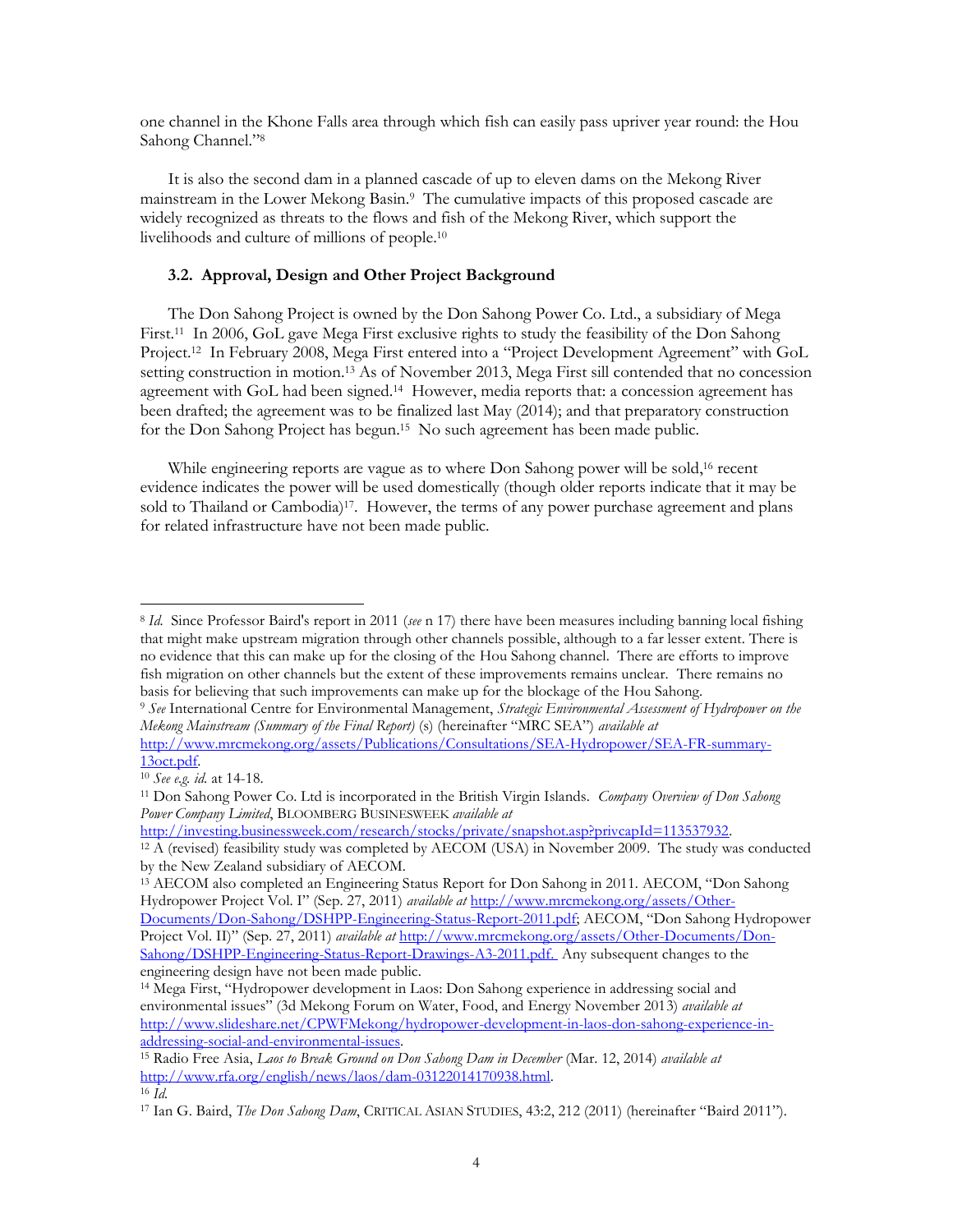PEC Konsult Sdn. Bhd. ("PEC") and Australian Power & Water ("APW") drafted an initial environmental impact assessment ("EIA") in July 2007. That EIA was not approved by GoL. <sup>18</sup> A new EIA was submitted to GoL in 2010 and was apparently finalized in 2013. 19

## **3.3. Construction Schedule**

According to engineering documents, the "Construction Phase" is scheduled to begin after financial closing (i.e., after the signing of the concession and power purchase agreements). 20 According to Mega First, the plant should be commissioned in 2016.<sup>21</sup> But, before it is operational, there is supposed to be a 1-2 year monitoring period.<sup>22</sup> According to GoL, "commercial operation is set to begin in May 2018."23 It is clear, however, that construction is already underway. As reported by International Rivers in June, "developers had already begun developing a bridge to create an access route for dam construction;" <sup>24</sup> and GoL confirmed, in their letter of notification to the Mekong River Commission, that full construction would begin in 2013 (Annex C).

## **3.4. The Affected Communities: "We don't raise fish, fish raise us."<sup>25</sup>**

The Mekong River is the foundation of life for millions of people in Laos, Cambodia, Thailand and Vietnam. Indeed, "[i]n many parts of the region – including above and below the Khone Falls – wild fish and other aquatic animals [from the Mekong] make up over 80 percent of the animal protein the local populations consume."<sup>26</sup> The Don Sahong Project imperils long-distance migratory fish that pass through the Khone Falls. Importantly, "the vast majority of fish caught [by fishermen above the Khone Falls] are *highly migratory* and originate below the Khone Falls." (Emphasis added).<sup>27</sup>

Many of these people that rely on fish for their nutrition and health are already living in or close to poverty. Therefore disruptions to the Mekong (like the Don Sahong Project) are of serious concern. Professor Baird at the University of Wisconsin-Madison has found that expected "loss of migratory fish would badly affect efforts [in Cambodia and Laos] to meet the United Nations Millennium Development Goals . . . "<sup>28</sup> Similarly, the Mekong River Coalition (MRC)'s strategic environmental assessment found that:

<sup>18</sup> World Wildlife Fund, *Don Sahong Brief: Very High Risk for Cambodia* (January 2014) *available at*  [http://awsassets.panda.org/downloads/don\\_sahong\\_brief\\_\\_\\_final\\_05feb.pdf.](http://awsassets.panda.org/downloads/don_sahong_brief___final_05feb.pdf)

<sup>19</sup> The second EIA was prepared by National Consulting Company (Lao PDR) and included a Social Impact Assessment and Cumulative Impact Assessment. These documents are available on the MRC website at [http://www.mrcmekong.org/highlights/don-sahong-hydropower-project/.](http://www.mrcmekong.org/highlights/don-sahong-hydropower-project/)

<sup>20</sup> *See* AECOM, *Don Sahong Hydropower Project – Engineering Status Report Vol. I* (27 Sept. 2011) § 13 *available at*  [http://www.mrcmekong.org/assets/Other-Documents/Don-Sahong/DSHPP-Engineering-Status-Report-](http://www.mrcmekong.org/assets/Other-Documents/Don-Sahong/DSHPP-Engineering-Status-Report-2011.pdf)[2011.pdf.](http://www.mrcmekong.org/assets/Other-Documents/Don-Sahong/DSHPP-Engineering-Status-Report-2011.pdf)

<sup>21</sup> Cumulative Impact Assessment – Don Sahong Hydropower Project (January 2013) *available at* [http://www.mrcmekong.org/assets/Other-Documents/Don-Sahong/DSHPP-CIA-FINAL-2013.pdf.](http://www.mrcmekong.org/assets/Other-Documents/Don-Sahong/DSHPP-CIA-FINAL-2013.pdf)  <sup>22</sup> *Id.*

<sup>23</sup> [http://www.mrcmekong.org/news-and-events/news/lao-pdr-submits-notification-on-don-sahong](http://www.mrcmekong.org/news-and-events/news/lao-pdr-submits-notification-on-don-sahong-hydropower-project/)[hydropower-project/](http://www.mrcmekong.org/news-and-events/news/lao-pdr-submits-notification-on-don-sahong-hydropower-project/)

<sup>24</sup> Laignee Barron, *NGO Says Work on Don Sahong Under Way*, THE PHNOM PENH POST (19 June 2014) *available at* [http://www.phnompenhpost.com/national/ngo-says-work-don-sahong-dam-under-way.](http://www.phnompenhpost.com/national/ngo-says-work-don-sahong-dam-under-way) 

<sup>25</sup> Baird 2011 at 212.

<sup>26</sup> *Id.* at 213.

<sup>27</sup> Baird 2009 at 4.

<sup>28</sup> Baird 2011 at 214. *See also* Baird 2009 at 26-28 ("[L]osing large quantities of fish protein could have a devastating effect on nutritional standards of rural populations in Laos as well as in Cambodia, but also in parts of Thailand and maybe even Vietnam as well. While it is hard to estimate what percentage of the fish that rural people normally consume would be lost, even if just 10% were taken from the millions of people, the results would be devastating.").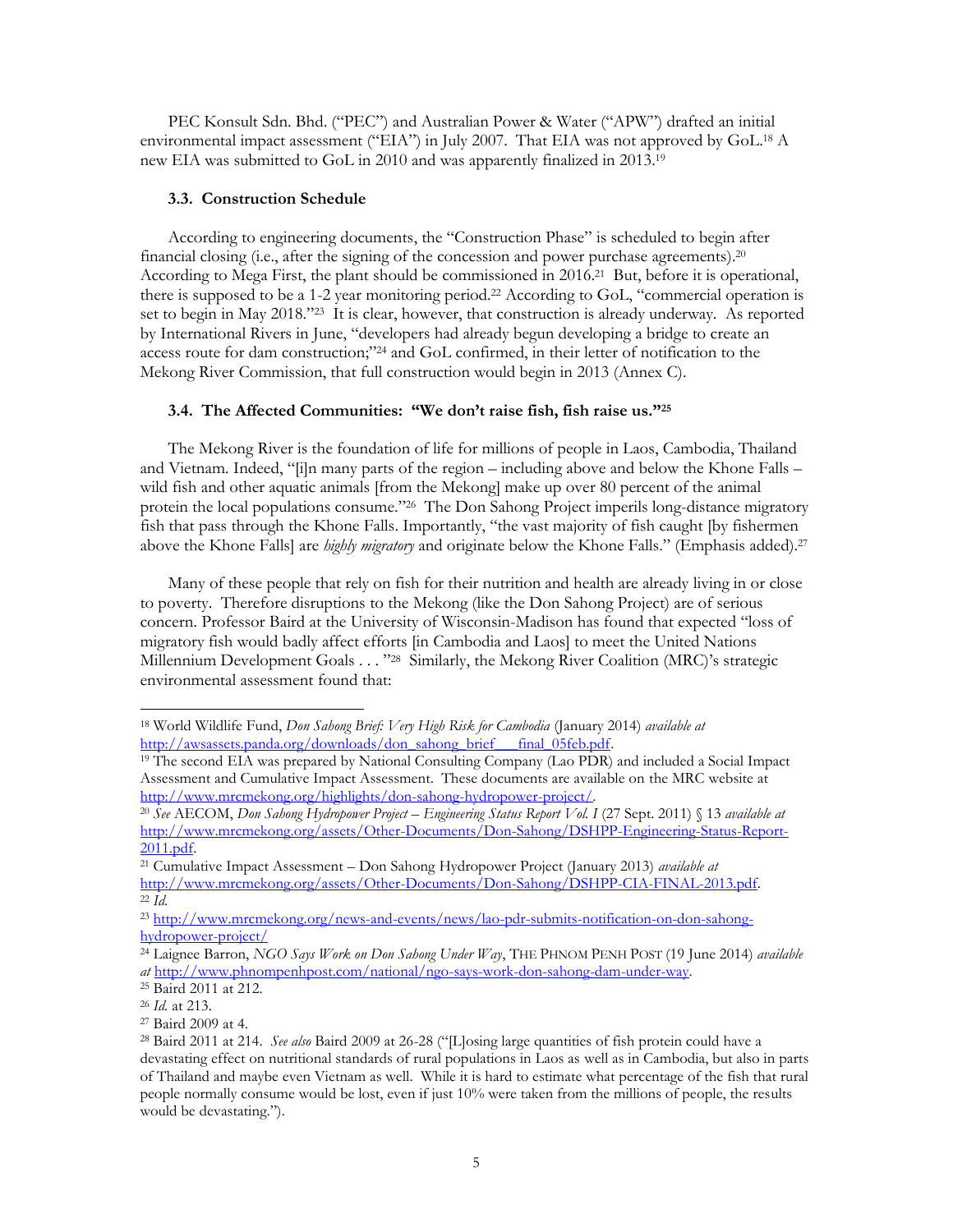Fishers [] are over represented in poor and vulnerable LMB communities . . . Poorer households would also be adversely affected by the direct impacts of hydropower development including resettlement, loss of land, and impacts during the contract period. Loss of fisheries and associated proteins would lead to declines in nutritional health in LMB populations, particularly in Cambodia and Lao PDR where up to 30% of the national protein supply would be at risk if all mainstream dams were to go ahead.<sup>29</sup>

# **3.4.1.** The Field Work Reports – Communities in Thailand and Cambodia

Fieldwork conducted by the Complainants between June and September of 2014<sup>30</sup> shows that the Mekong River is a critical component of life for Cambodian and Thai communities. First, a substantial percentage of the people interviewed reported that a large portion of their diet consists of fish they catch themselves. Second, many of these fishing communities also reported supplemental but necessary income from fish-catch. Third, many people also subsist in part on rice paddies and vegetable gardens that are fertilized by the Mekong River. Finally, the presence of Irrawaddy dolphins nearby has created important a tourism industry that supports communities in Cambodia.

# **3.4.2.**The Field Work Reports – Indigenous Peoples in Cambodia

Fieldwork undertaken by CRDT in 2010 also shows that there are indigenous communities in Cambodia that will be threatened by the Don Sahong Project. The Kuy (Kuoy) – an indigenous peoples – make up substantial portions of the population of certain communities in Kratie and Stung Treng province; for example, 76% of the people from Dom Rea (Domrey) village are Kuy.<sup>31</sup> Like many indigenous communities, Kuy life and tradition is closely connected to the natural world, including the Mekong. <sup>32</sup> Harm to the Mekong (and its fish) will be acutely felt by the Kuy.

# **4. Attempts to Engage with Mega First**

On November 19, 2013, Complainants ERI and CRC, together with The Law and Policy of Sustainable Development Research Center (Vietnam), wrote a letter to Mega First (Annex E) expressing concern with the Don Sahong Project and requesting that Mega First:

- Conduct an adequate transboundary Environmental Impact Assessment (EIA) of the project;
- Provide stakeholders and affected communities (in all relevant countries) with their rights to access information and public consultation;
- Make readily available to the public assessments of the dam and underlying documents;
- Provide details about prior consultations with potentially affected communities;
- Clarify its corporate social responsibility policy and comply with the UN Guiding Principles on Business and Human Rights and human rights best practices, including the requirements of human rights due diligence; and

<sup>29</sup> MRC SEA, *supra* n. 9.

<sup>30</sup> *Supra* n. 1 & 2.

<sup>31</sup> CRDT, 2010/2011, *Summary of Data for Villages in Social Assessment*, Annex D.

<sup>32</sup> Neal Keating (2012), *Spirits of the Forest: Cambodia's Kuy People Practice Spirit-Based Conservation*, Cultural Survival Quarterly, 36/2, available at[: https://www.culturalsurvival.org/publications/cultural-survival-quarterly/spirits](https://www.culturalsurvival.org/publications/cultural-survival-quarterly/spirits-forest-cambodias-kuy-people-practice-spirit-based)[forest-cambodias-kuy-people-practice-spirit-based.](https://www.culturalsurvival.org/publications/cultural-survival-quarterly/spirits-forest-cambodias-kuy-people-practice-spirit-based)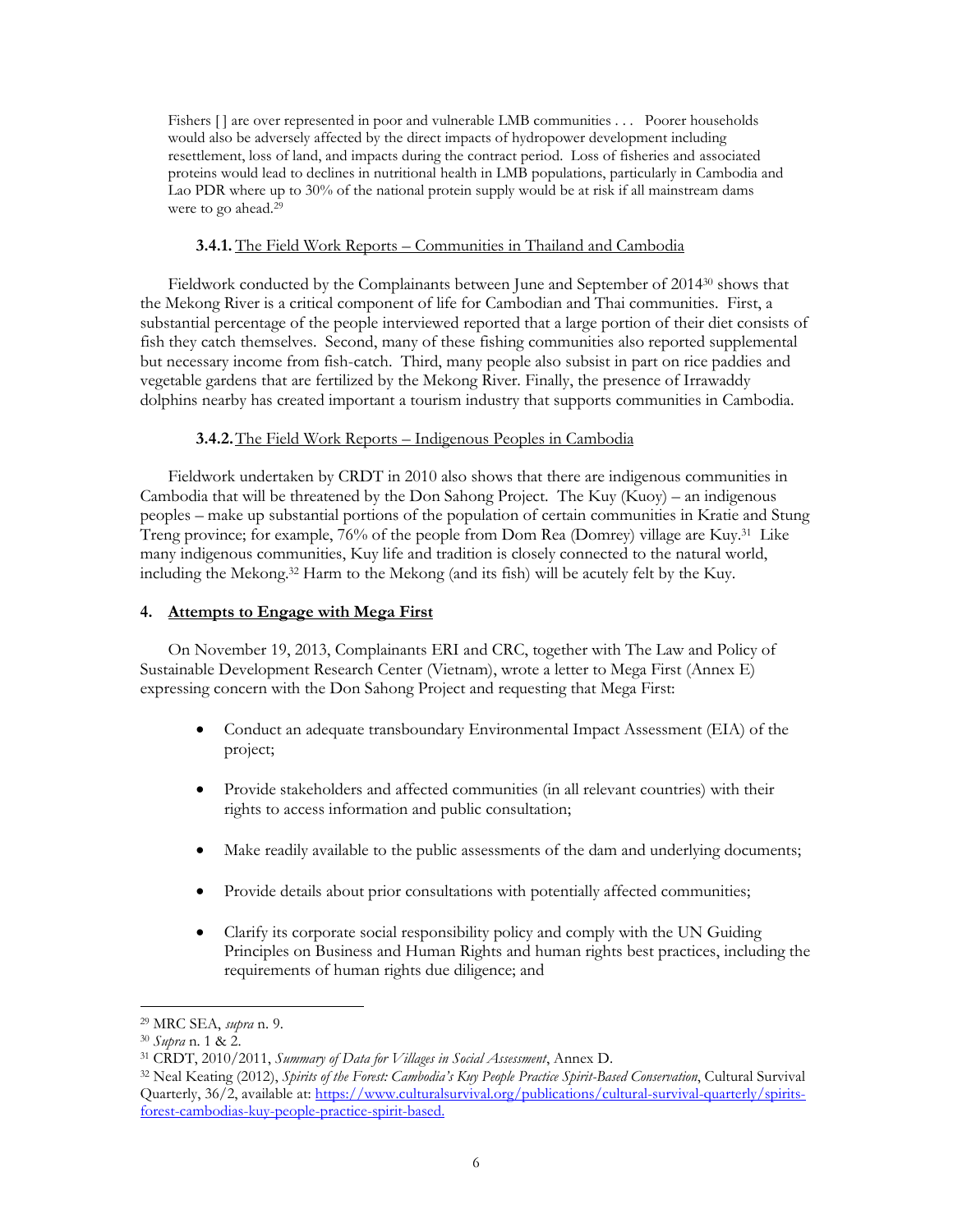Adopt and perform human rights due diligence and make its human rights due diligence policies and procedures publicly available.

Mega First did not respond to the letter of November 19, 2013.

The same NGOs wrote to Mega First again on September 29, 2014, reiterating their concerns. (Annex F). This letter specifically requested publication of:

- Current mitigation plans, including the proposed electrical barriers, "trap-andtransport" systems, the fish monitoring program and compensation programs;
- Data collected and the latest results of the fishery monitoring program; and
- All relevant documents and evidence showing the efficacy of proposed channel modifications and other mitigation measures.

Again, Mega First did not respond.

## **4.1. The MRC Process**

 $\overline{a}$ 

The risks created by Don Sahong have been taken  $up$  – though left unresolved – by the Mekong River Commission.<sup>33</sup> In 2007 GoL asked the MRC Secretariat (MRCS) to review the 2007 EIA. The MRCS review identified problems with the proposed mitigation efforts, inadequate diligence regarding the probable impacts (particularly transboundary impacts) and poor disclosure of project design details and relevant information.<sup>34</sup> Notably, while the 2013 EIA purports to respond to concerns voiced by the MRCS, the same problems persist.<sup>35</sup>

In September 2013, GoL told the MRC it planned to move forward with the Don Sahong Project, resisting calls to submit the project to the more robust "Prior Consultation and Agreement" processes under the 1995 Mekong Agreement.<sup>36</sup> Recently, GoL reversed its position, submitting to

<sup>33</sup> The MRC is an intergovernmental organization established under the *1995 Agreement on the Cooperation for the sustainable Development of the Mekong River Basin* (1995 Mekong Agreement) by Cambodia, Lao PDR, Thailand and Vietnam.<sup>33</sup> The purpose of the MRC is to coordinate use of the Mekong River for the "countries' mutual benefit and people's well-being." However, the MRC lacks any independent mechanism for regulating river uses, adjudicating disputes or enforcing compliance with the 1995 Mekong Agreement by member nations or companies like Mega First. For more information *see* [http://www.mrcmekong.org/about-mrc/history/.](http://www.mrcmekong.org/about-mrc/history/)

<sup>34</sup> *See* MRCS, "Environmental Impact Assessment Report Don Sahong Hydropopower Project, Lao PDR" (19 Nov. 2007) *available at* [http://www.internationalrivers.org/resources/a-2007-review-of-the-don-sahong-dam-s](http://www.internationalrivers.org/resources/a-2007-review-of-the-don-sahong-dam-s-environmental-impact-assessment-eia-report-8116)[environmental-impact-assessment-eia-report-8116.](http://www.internationalrivers.org/resources/a-2007-review-of-the-don-sahong-dam-s-environmental-impact-assessment-eia-report-8116) 

<sup>&</sup>lt;sup>35</sup> For example, the MRC noted the plans to mitigate the impacts of blocking the Hou Sahong channel by altering adjacent channels were problematic because: (1) there was no precedent for using channel modifications on this scale and (2) fish diversion would be unlikely because the turbines would serve as attractants. *Id.* at ¶ 64. These fundamental problems remain and the recent assessments have presented little improved information to allay these concerns.

<sup>36</sup> *See* MRC, "Lao PDR submits notification on Don Sahong Hydropower Project" (3 Oct. 2013) *available at* [http://www.mrcmekong.org/news-and-events/news/lao-pdr-submits-notification-on-don-sahong](http://www.mrcmekong.org/news-and-events/news/lao-pdr-submits-notification-on-don-sahong-hydropower-project/)[hydropower-project/](http://www.mrcmekong.org/news-and-events/news/lao-pdr-submits-notification-on-don-sahong-hydropower-project/); MRC, "MRC takes Don Sahong Project discussions to ministerial level" (16 Jan. 2014) *available at* [http://www.mrcmekong.org/news-and-events/news/mrc-takes-don-sahong-project-discussions-to](http://www.mrcmekong.org/news-and-events/news/mrc-takes-don-sahong-project-discussions-to-ministerial-level/)[ministerial-level/.](http://www.mrcmekong.org/news-and-events/news/mrc-takes-don-sahong-project-discussions-to-ministerial-level/) The 1995 Mekong River Agreement provides different procedures for addressing different water uses depending on the type of impact and location of the project. *See* "Agreement on the cooperation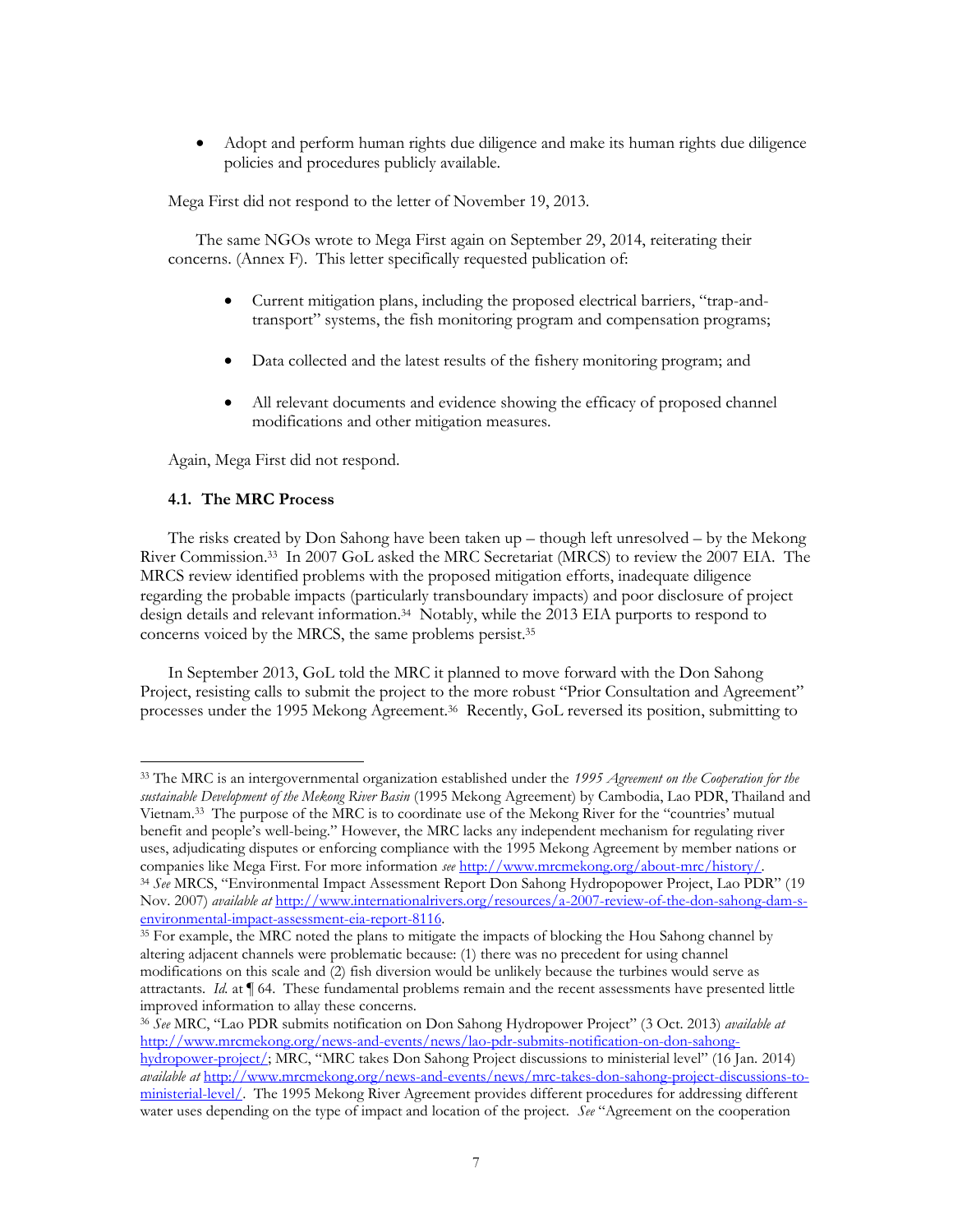the "Prior Consultation" process.<sup>37</sup> Unfortunately, this does little to reduce the risk to affected communities. The "Prior Consultation" process is not a substitute for respecting the human rights of communities, as it has no provision for community participation and includes no compliance mandate if GoL refuses to cooperate.

## **5. Expected Project Impacts**

 $\overline{a}$ 

The Don Sahong Project is poorly conceived for many reasons: it threatens Mekong biodiversity and food supplies; it poses unacceptable risks to endangered species; and it will provide a small and likely unreliable amount of energy that fails to justify its costs. 38 Most crucially, by disrupting critical fish migrations it jeopardizes the livelihoods and lives of thousands.<sup>39</sup>

#### **5.1. The Threat to Fish and Aquatic Life**

It is difficult to precisely predict the impacts of the Don Sahong Project because Mega First used incomplete baseline data to analyze those impacts, has provided few details and/studies demonstrating the efficacy of proposed mitigation measures, and has made only extremely limited efforts to meet with likely affected communities in order to understand the social impacts of Don Sahong. But even with incomplete data, international observers and independent scientific experts are alarmed that: (1) the Don Sahong Project *will* block the main viable, full-year fish passage (the Hou Sahong channel); (2) Mega First's current design and mitigation plans are based almost wholly on conjecture; and (3) even if the efficacy of these plans were somehow established in the abstract, Mega First cannot be sure of their success here because they have no or at best incomplete baseline data on local fish populations and such a method of re-engineering fish passage has not been tried elsewhere in the Mekong River Basin.

#### *Direct Fish Kill – An Incomplete Picture*

Fish kill is a common consequence of dams. Fish may die in dam turbines or because of stress that results from changes to the flow of rivers caused by the dam. Moreover, fish survival, with respect to any given dam, may vary by species and size. Mega First has not studied or predicted fish survival by species.

Mega First claims that the Don Sahong Project will meet the MRC Preliminary Design Guidance for Proposed Mainstream Dams in the Lower Mekong Basin (PDG), which requires fish passage after the dam to be no worse than 95% of original levels. 40 But it offers little support for this proposition. And it is hard to trust the claim because Mega First has not collected enough baseline data to know all the species contained at that point in the Mekong River; even if Mega First collected

for the Sustainable Development of the Mekong River Basin" (5 Apr. 1995) Art. 5 *available at* [http://www.mrcmekong.org/assets/Publications/agreements/95-agreement.pdf.](http://www.mrcmekong.org/assets/Publications/agreements/95-agreement.pdf)

<sup>37</sup> Radio Free Asia, *Laos Agrees to Consult with Neighbors on Don Sahong Dam Project* (26 June 2014) *available at*  [http://www.rfa.org/english/news/laos/dam-06262014215523.html.](http://www.rfa.org/english/news/laos/dam-06262014215523.html)

<sup>38</sup> *See* Compagnie National du Rhone, *Thakho Hydropower and Tourism Development Project, Complementary Hydraulic Study about the Don Sahong Dam* (May 2011) (observing that electricity generation from Don Sahong has likely been overestimated).

<sup>&</sup>lt;sup>39</sup> It is also important to remember that the Don Sahong Project is part of a planned cascade of hydropower dams that create an existential threat to the lives and livelihoods of Mekong people. MRC SEA, *supra* n. 9. <sup>40</sup> According to Article 61 of the PDG, a project developer must ensure that 95% of fish are able to pass upstream and downstream of a dam (see

[http://www.mrcmekong.org/assets/Publications/Consultations/SEA-Hydropower/Preliminary-DG-of-LMB-](http://www.mrcmekong.org/assets/Publications/Consultations/SEA-Hydropower/Preliminary-DG-of-LMB-Mainstream-dams-FinalVersion-Sept09.pdf)[Mainstream-dams-FinalVersion-Sept09.pdf\)](http://www.mrcmekong.org/assets/Publications/Consultations/SEA-Hydropower/Preliminary-DG-of-LMB-Mainstream-dams-FinalVersion-Sept09.pdf).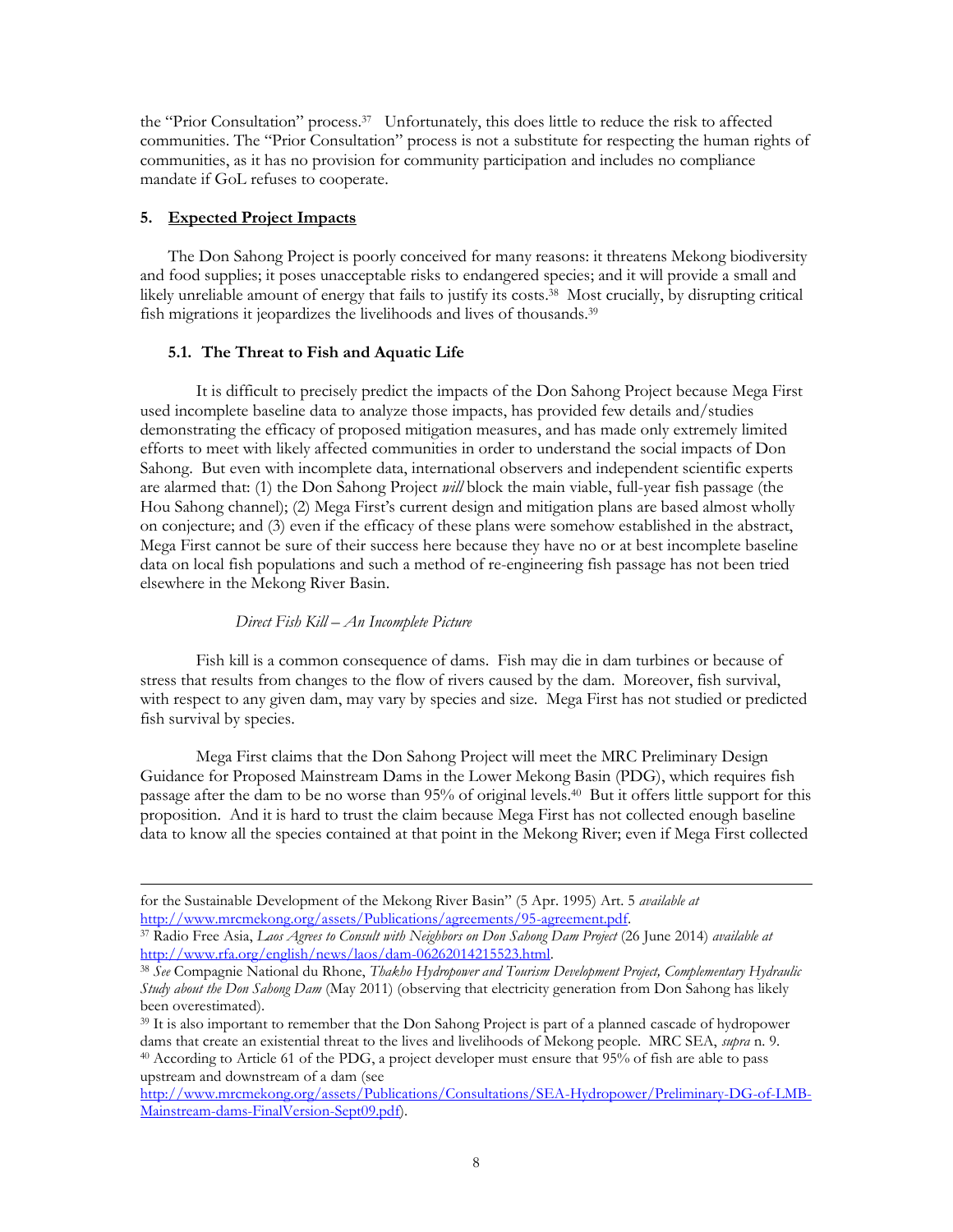the relevant baseline data (which could take years), it would still have to offer species-by-species survival rates.

Without species-by-species data there is no way to understand the likely social impacts. While one species might pass through with 98% survival, another species might pass through with only 50% survival. If communities rely on the species with only 50% survival, the harms of Don Sahong would be devastating. There is evidence that this will be the case as experts expect that larger fish species (upon which communities are heavily dependent) face greater risk of death and injury when passing through turbines.<sup>41</sup> Even if 95% of individual *fish* survive, that does not necessarily translate to 95% of fish *biomass*.

Finally, even assuming away the problems mentioned above, the basis for Mega First's prediction of 95% survival is still problematic. As independent experts have observed, Mega First's analysis relies only on "[t]urbine blade strike and direct mortality," without factoring in "how stress from passage or non-lethal injuries might subsequently affect survival." 42 By leaving these out, Mega First's studies likely underestimate overall fish kill and therefore negative project impacts.

#### *Fish Larval Death*

The Don Sahong dam also endangers fish larvae that migrate downstream. First, under the estimation of the Don Sahong Project's own EIA, up to 30% of the current larval flow would be lost if the project goes forward.<sup>43</sup> This is an unacceptably high percentage, which will create long-term and compounding problems for fish populations. Second, the 30% larval death number likely underestimates the overall decline because it only accounts for larvae passage through the turbines and fails to account for larvae that do not reach the turbines because of the slower moving water created by the Don Sahong Project.<sup>44</sup>

Finally, there is no supporting evidence to show that Mega First can suspend turbine operations during peak larval flows – as it says it will in the EIA – to achieve the 30% figure. Mega First has not studied when larval flow peaks, and in reality there is no one specific peak point because different species have different flow peaks. Even if such time frames existed, it is unclear how Project operations could be curtailed while still meeting the requirements for minimum energy production.<sup>45</sup>

## *Upstream Impasses*

As stated above, most of the fish caught above Khone Falls originate below the Falls.<sup>46</sup> The Don Sahong Project will block the entire Hou Sahong channel, which is the main the upstream fish channel that is passable throughout the year.<sup>47</sup> Mega First admits that "the Project will completely block upstream migration in the Hou Sahong channel, and […] current fishway technology cannot be

 $\overline{a}$ 

<sup>42</sup> WWF, *Summary of Scientific Reviews from Three International Fish Passage Experts on the Don Sahong Dam EIA and Technical Reports Related to Project Design and Mitigation Measures* (February 2014) at 9 *available at* [http://awsassets.panda.org/downloads/wwf\\_scientific\\_review\\_by\\_3\\_fish\\_passage\\_experts\\_finalrevised12mar.](http://awsassets.panda.org/downloads/wwf_scientific_review_by_3_fish_passage_experts_finalrevised12mar.pdf) [pdf.](http://awsassets.panda.org/downloads/wwf_scientific_review_by_3_fish_passage_experts_finalrevised12mar.pdf) 

<sup>41</sup> Baird 2011 at 224.

<sup>43</sup> 2011 EIA at 5-22.

<sup>44</sup> Baird 2009 at 21; Baird 2011 at 224.

<sup>45</sup> International Rivers, *Trial and Error Too Risky for the Don Sahong Dam: A Technical Review of the Don Sahong's 2013 Environmental impact Assessment* (January 2014) *available at*

[http://www.internationalrivers.org/files/attached-files/donsahongdameiareview\\_english.pdf.](http://www.internationalrivers.org/files/attached-files/donsahongdameiareview_english.pdf)  <sup>46</sup> Baird 2011 *Id.* at 221.

<sup>47</sup> Baird 2009 at 9.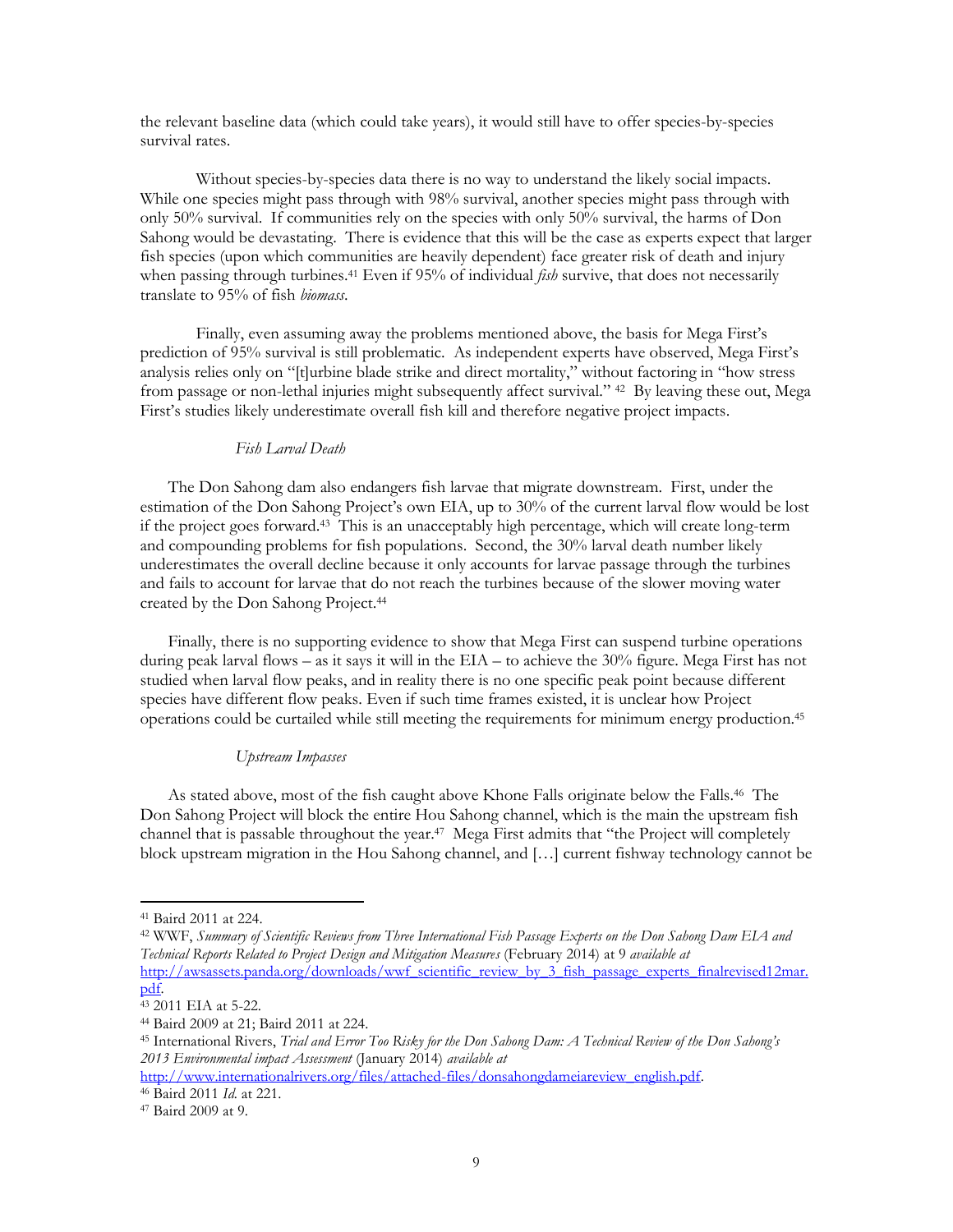relied upon to provide an acceptable level of fish passage at the dam site."<sup>48</sup> If fish cannot pass upstream, then millions of people upstream and downstream are likely to be affected.<sup>49</sup> As discussed below, present plans for mitigating the complete blockage of the Hou Sahong channel have not been proven and will be very unlikely to work.

As Prof. Baird notes, many fish that pass through the Khone Falls during long-distance migrations sustain vital wild-capture fisheries downriver."<sup>50</sup> So, while the Don Sahong Project's blockage of upstream migration will most directly affect upstream fish catch, it will inevitably reduce downstream fish populations as well. 51 These ripple effects cannot be perfectly forecast, but to wait on construction would be to wait too long. 52

## *Harm to the Irrawaddy Dolphin*

An estimated 85 Irrawaddy dolphins remain in the Mekong river,<sup>53</sup> and the tourism they generate provides critical supplementary income to many communities in Laos and Cambodia.<sup>54</sup> This population is considered critically endangered. The Don Sahong Project is only two kilometers from the core habitat – a pool overlapping Cambodia and Lao PDR – for a sub-population of the last six dolphins remaining in Laos. 55

Excavation and boat traffic related to the Don Sahong Project threatens the Irrawaddy habitat in Lao PDR. To increase power generation, 2.5 million cubic meters of rock will be removed from the entrance, body and exit of the Hou Sahong channel.<sup>56</sup> Explosive devices will be detonated - a few hundred meters from the core dolphin habitat – to excavate the rock. 57 Explosive devices threaten dolphins not only for the obvious reason (direct death), but also because the concussive force may damage the dolphins' ability to locate food by injuring their sensitive hearing-based sonar systems.<sup>58</sup> Further, by threatening fish populations (and altering water and sediment flows), the Don Sahong Project imperils the small population of Irrawaddy dolphins remaining in the Mekong downstream of the dam site. <sup>59</sup> The extirpation of this species from the Mekong will further harm communities along the river.

## **5.2. The Dubiousness of Mitigation Plans**

the Khone Falls, and ultimately fewer fish to migrate downstream").

 $\overline{a}$ 

[http://awsassets.panda.org/downloads/irrawaddy\\_dolphin\\_demography\\_in\\_esajournals.pdf.](http://awsassets.panda.org/downloads/irrawaddy_dolphin_demography_in_esajournals.pdf)

<sup>54</sup> Ryan, G.E., 2013, Is the extirpation of Irrawaddy dolphins *Orcaella brevirostris* in Laos imminent: an assessment of status and recommendations for conservation, Int'l Whaling Comm'n Scientific Committee Annual Meeting 2013, paper SC/65a/SM05, *available at*

[https://events.iwc.int/index.php/scientific/SC65a/paper/viewFile/227/364/SC-65a-SM05.](https://events.iwc.int/index.php/scientific/SC65a/paper/viewFile/227/364/SC-65a-SM05)

[http://wwf.panda.org/about\\_our\\_earth/search\\_wwf\\_news/?221750/Stop-the-Don-Sahong-dam-and-save-](http://wwf.panda.org/about_our_earth/search_wwf_news/?221750/Stop-the-Don-Sahong-dam-and-save-Mekong-dolphins)Mekong-dolphins.

<sup>58</sup> *Id.*

<sup>48</sup>2011 EIA Annex C (Fisheries Report 2010) at 3.

<sup>49</sup> Baird 2011 at 224 fn. 80.

<sup>50</sup> Baird 2011 at 221-22 (noting that substantial percentages of downstream fish catches come from upstream).

<sup>51</sup> Baird 2011 at 224-25 (negative impacts on upstream migration will "lead to smaller fish populations above

<sup>52</sup> *Id.* at 225.

<sup>53</sup> Ryan, G.E., Dove, V., Trujillo, F. & Doherty Jr., P.F. 2011. Irrawaddy dolphin demography in the Mekong River: an application of mark-resight models. Ecosphere 2(5), art. 58, *available at*

<sup>55</sup> WWF, The *Don Sahong Dam and the Mekong Dolphin*: *An Updated Review of the Potential Impacts of the Don Sahong Hydropower Project on the Mekong River's Critically Endangered Irrawaddy Dolphins* (2014), available at:

<sup>56</sup> *Id.* at 7.

<sup>57</sup> *Id.*

<sup>59</sup> *Id..*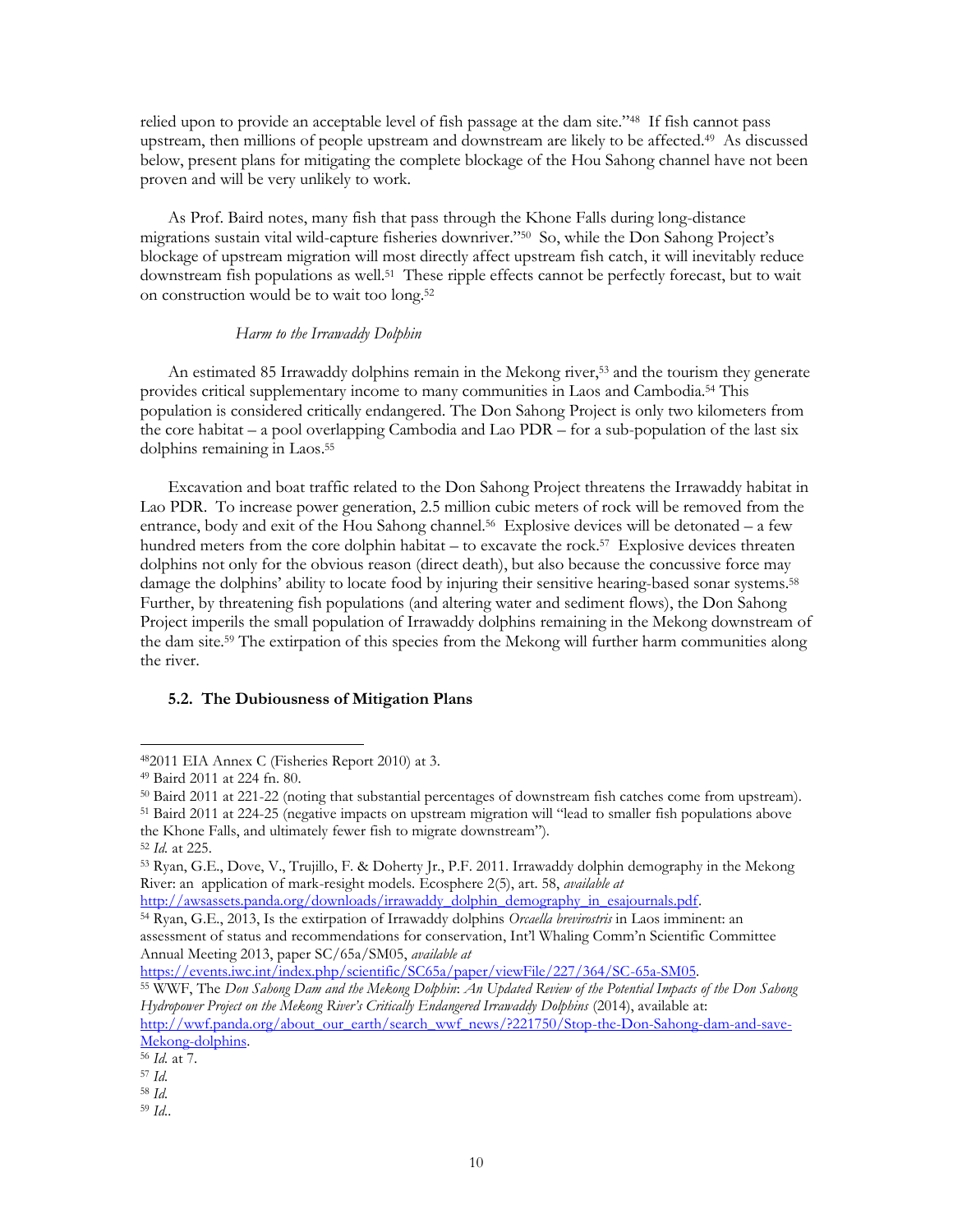Mega First has acknowledged (though minimized the import of) many of the negative impacts that will result from the Don Sahong Project. They simply believe that they can and will reduce the likelihood and severity of resulting harms. The evidence suggests that this is not the case.

## *Low Bulb Turbines Have Not Been Tested on the Mekong and Theoretical Studies are Unreliable*

Mega First posits that fish harm will be low because it is employing low-head bulb turbines. Such turbines have, however, never been studied or used on the Mekong. Mega First has no realworld basis for extrapolating success here. 60 What they do rely upon are theoretical studies, which predict fish survival based on whether dyed beads can pass through the turbines.<sup>61</sup> But fish do not move like beads and these models are notoriously non-predictive. For example, while bead testing for the Bonneville Dam on the Columbia River in the United States predicted 100% survival, in fact, less than 40% of fish were able to pass the dam. 62

## *Mega First Provides No Information About Purported Fish Screens and Other Diversion Measures*

In its preliminary review, the MRC was concerned about increased fish kill because of the "fish-attractant feature of outflow from turbines" <sup>63</sup> – in other words, that fish migrating upstream are likely to be attracted to the water coming out of the turbines, rather than to routes that bypass the dam (a known problem with fish passage). Mega First dismisses this legitimate concern, summarily asserting that "this should not be an issue." The company simply states that, if it becomes an issue, they will address the problem when it arises.<sup>64</sup> If the problem does arise, the possible mitigation measures that are apparently under consideration are a "pre-designed fish screen and bypass channel system" and "an additional behavioral or electrical barrier at the entrance to the Hou Sahong."<sup>65</sup> No details have been provided to test the efficacy of these hypothetical measures, giving little confidence that Mega First is prepared to effectively mitigate fish kill from the dam.

## *Alternative Fish Channels Are Unlikely to Support Fish Migration*

Mega First also assumes that "the impacts of blocking the [Hou Sahong] channel can be mitigated through expanding the Hou Sadam and Hou Xang Peuak channels . . . [diverting] additional water into the Hou Sadam so as to attract more fish into the channel has also been proposed . . . ."<sup>66</sup> As Prof. Baird notes, the track record for this type of fish diversion plan "is very poor" and there is no example of it working in the Mekong Basin.<sup>67</sup> "[T]he conditions of the Hou Sahong Channel, with its continuous flow of water and great width, could never be duplicated through implementing the proposed mitigation measures." 68

*Catch-and-Release Programs Are Unlikely to Preserve Fish Populations*

 $\overline{a}$ 

<sup>68</sup> *Id.*

<sup>60</sup>WWF, *Summary of Scientific Reviews from Three International Fish Experts on the Don Sahong Dam EIA and Technical Reports Related to Project Design and Mitigation Measures* (Feb. 2014)*.* at 8 *available at* 

[http://awsassets.panda.org/downloads/wwf\\_scientific\\_review\\_by\\_3\\_fish\\_passage\\_experts\\_finalrevised12mar.](http://awsassets.panda.org/downloads/wwf_scientific_review_by_3_fish_passage_experts_finalrevised12mar.pdf) [pdf.](http://awsassets.panda.org/downloads/wwf_scientific_review_by_3_fish_passage_experts_finalrevised12mar.pdf)

<sup>61</sup>*Id.*at 9. <sup>62</sup> *Id.*

<sup>63</sup> 2011 EIA Annex A (Response to Comments from Mekong River Commission) at A-5 *available at*  [http://www.mrcmekong.org/assets/Other-Documents/Don-Sahong/DSHPP-EIA-FINAL.pdf.](http://www.mrcmekong.org/assets/Other-Documents/Don-Sahong/DSHPP-EIA-FINAL.pdf)

<sup>64</sup> *Id.*

<sup>65</sup> *Id.*

<sup>66</sup> Baird 2011 at 223.

<sup>67</sup> *Id.*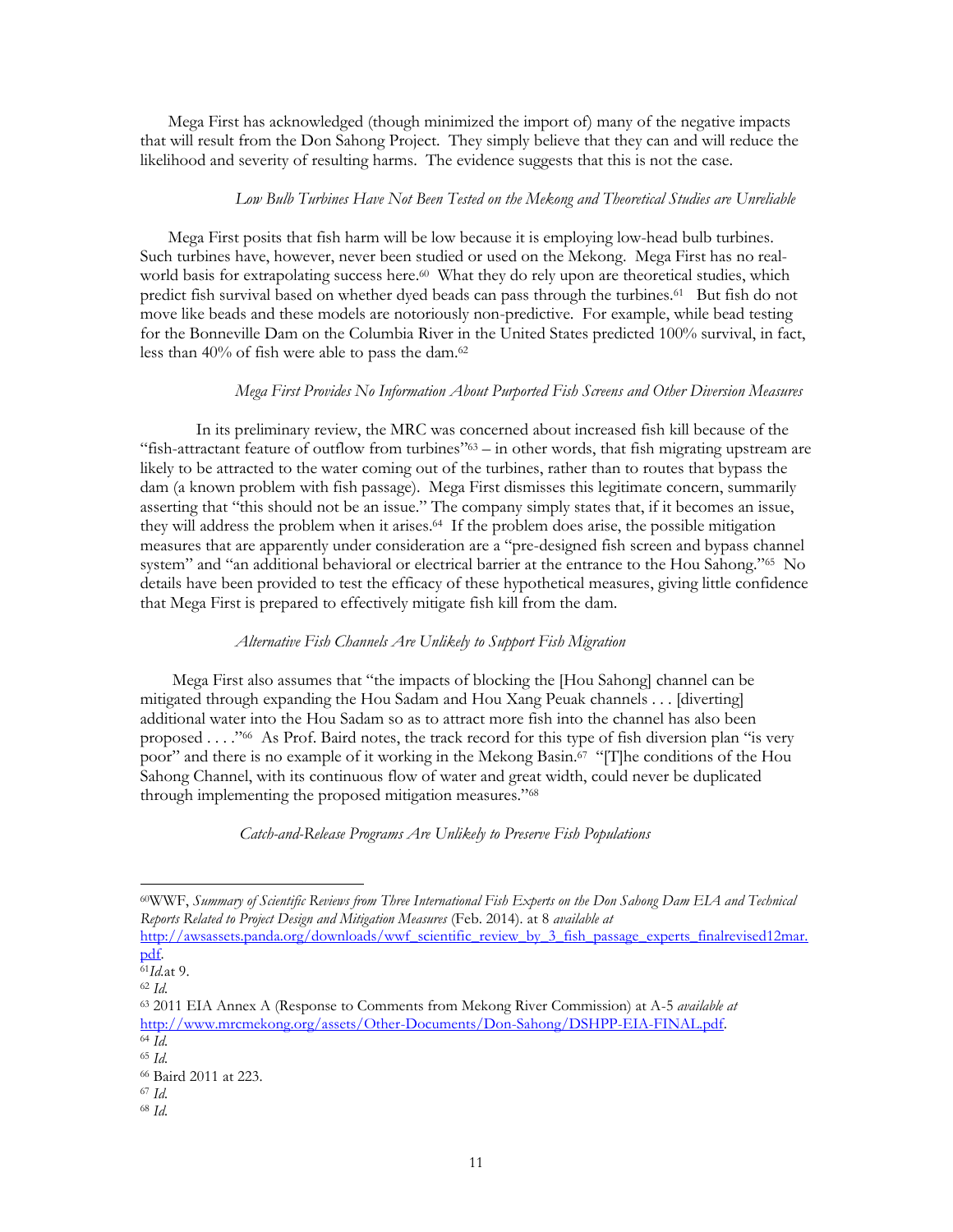Finally, Mega First also proposes a "trap-and-transport" system, whereby fish that do not use the alternative channels would be physically caught and moved upstream above the dam.<sup>69</sup> However, scientific reviews show that these types of "trap-and-transport" systems are ineffective at reducing large species mortality.<sup>70</sup>

## **5.3. Incomplete Study of Project Impacts**

An overarching problem with Don Sahong is the inadequate study conducted by Mega First and the omission of critical project details. For example:

- Mega First has not provided disaggregated fisheries data or measured project impacts on a species-by-species basis. This makes it exceedingly difficult to know the actual impact of the project.<sup>21</sup>
- Mega First has provided extremely limited and inadequate community data. Indeed, the community data collected (and upon which impact assumptions are made) is limited to six communities in the immediate vicinity of the project. Without more full community data the full impacts of the projects are entirely speculative.<sup>71</sup>

In sum, if further and independent study is not conducted, then the full scale of the impacts will only be known after construction is complete and operation started. It is very likely this will be too late to mitigate the magnitude of the impacts outlined above.

#### **5.4. Communities Depend on Fishing and Dolphin Tourism**

Local communities depend heavily on fishing for subsistence and income, supplemented in many cases by dolphin tourism as well. Any significant decline in fish and dolphin populations will devastate the communities.

In Preah Romkel - a commune in Thalaborivath district in Stung Treng province - people depend on fisheries and Irrawaddy dolphin-driven tourism<sup>72</sup> as well as local farming practices to earn a living. For example, in Loe village (Preah Romkel) – which is near the Irrawaddy dolphin pool tourists contribute to the local economy by renting boats for dolphin viewings and using homestays in the village.<sup>73</sup> Similarly, in Boeung Char commune, people rely on fishing and rice farming for their

 $\overline{a}$ 

<sup>70</sup> WWF, *Summary of Scientific Reviews from Three International Fish Passage Experts on the Don Sahong Dam EIA and Technical Reports Related to Project Design and Mitigation Measures* (February 2014) *available at*

<sup>69</sup> 2011 EIA Annex C (Fisheries Report 2010) No. 60, Table 2.

[http://d2ouvy59p0dg6k.cloudfront.net/downloads/wwf\\_scientific\\_review\\_by\\_3\\_fish\\_passage\\_experts\\_finalre](http://d2ouvy59p0dg6k.cloudfront.net/downloads/wwf_scientific_review_by_3_fish_passage_experts_finalrevised12mar.pdf) [vised12mar.pdf.](http://d2ouvy59p0dg6k.cloudfront.net/downloads/wwf_scientific_review_by_3_fish_passage_experts_finalrevised12mar.pdf) 

<sup>71</sup> Mega First has almost entirely ignored communities in Cambodia and completely disregarded communities in Thailand and Vietnam. The staff of the National Consulting Company, charged with preparing the EIA, Social Impact Assessment (SIA) and Cumulative Impact Assessment (CIA), reportedly met with a limited number of Cambodian authorities and community leaders of Preah Romkel commune in Stung Treng province during a preliminary field investigation that occurred in October and December 2009 [CIA 2013, Appendix C at 46]. However, no details of the meetings or the information provided to community leaders are provided. The CIA itself acknowledges that an official public workshop in Cambodia was not carried out and that further consultations are needed if the project is to proceed. [*Id.* at 35].

<sup>72</sup> CRDT data from 2012, 348 families shows that 30% of households participate in tourism. CRDT, 2012, *Statistics of the Thalaborivath District, Preah Romkel commune*, Annex G.

<sup>73</sup> According to Mr Huot Seng, vice- chief of Loe village and the chief of eco-tourism community, homestays and dolphin viewings can bring up to 150-200 USD per month on a community level, which is an important sum of money for communities such as Preah Romkel (Field interview, August15, 2014).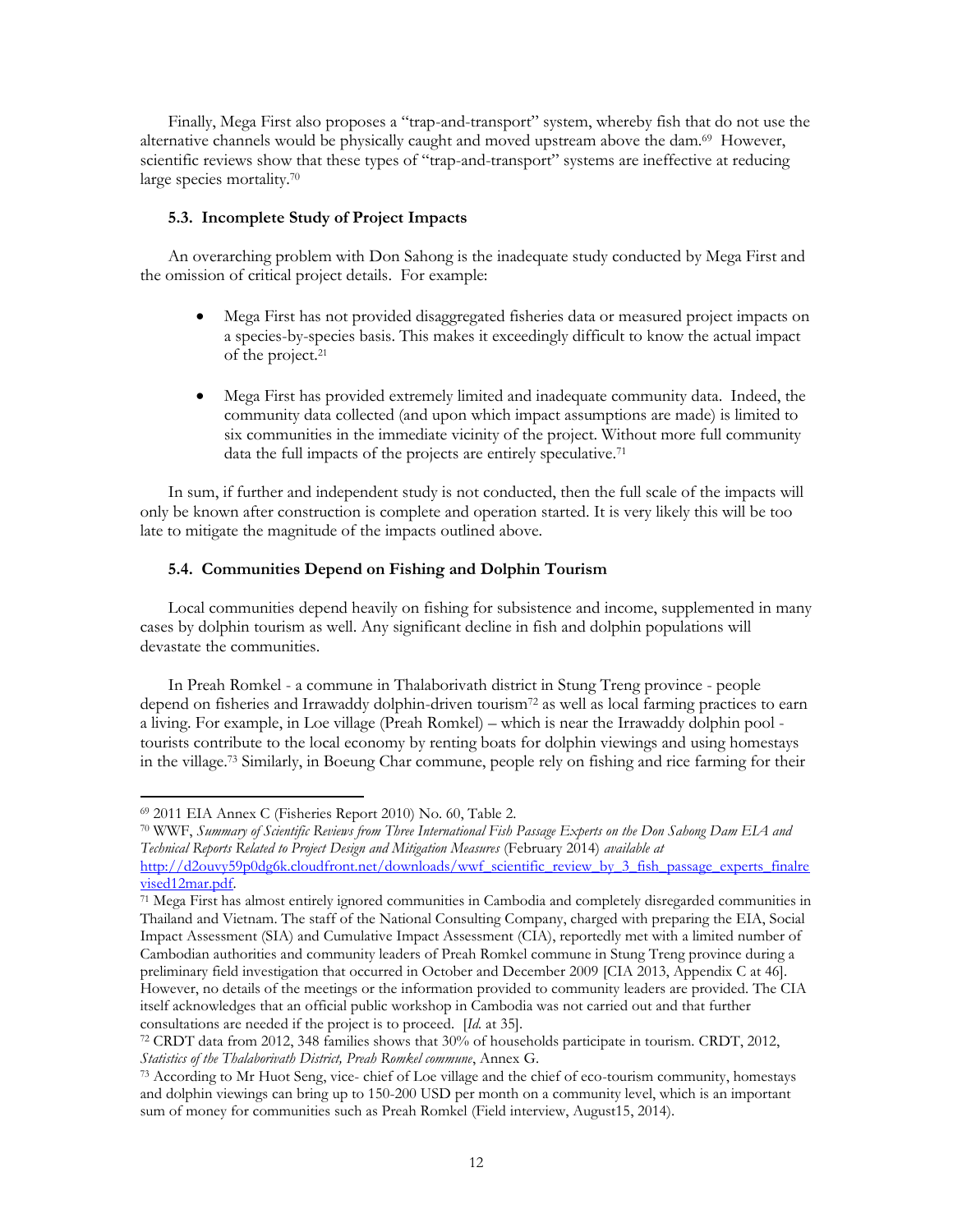livelihoods.<sup>74</sup> And again, in Dom Rea (Domrey) village – a predominantly indigenous community – 90% of people engage in rice farming and 80% in fishing (catching up to 5kg of fish/day). The situation is much the same in Thailand. For example, in Ubon Ratchathani, 52% of 260 households interviewed reported as fishing households. 75

As noted above, fish consumption is the most important source of protein for many Mekong communities; indeed, the MRC estimates "that Cambodians consume 32.4 kg of inland fish per capita/year [and Laos communities consume] . . . 24.5 kg of inland fish [per capita/year]."<sup>76</sup> The reduction in migratory fish is likely to generate significant food and health security issues,<sup>77</sup> and the loss of an essential food and protein source will result in heightened poverty and malnutrition. These impacts will be felt sharply in Cambodia, a country where 80% of the rural population already falls under the national poverty line, and where  $33\%$  of the entire population is undernourished.<sup>78</sup> A recent study found that the reduction of long-distance migrating fish – that are an important supply of iron – "would have a strong detrimental impact on the rural population . . . and pos[e] a risk to public health."79 Unfortunately, children will experience diminishing food supplies, severely exacerbating their already fragile existence – in Stung Treng, 45% of children are reported to be underweight<sup>80</sup> and in Laos, 50% of rural children are already malnourished.<sup>81</sup>

This data is consistent with field reports. For example, the chief of Kandal village (also chief of the fishing community) reported that fish are one of the most important sources of food (as well as a means of income supplementation). 82

#### **5.5. Summary of Impacts**

In spite of the Mega First's failure to collect adequate baseline data or perform comprehensive analysis of Don Sahong's likely impacts, enough data exists to confirm that communities along the Mekong face serious threats. What seems clear at the moment is: (1) the Don Sahong Project is being built on a critically important fish channel; (2) it will wholly block upstream fish migration on that channel; (3) the data supporting the continued viability of downstream fish migration is dubious and incomplete; and (4) none of the proposed mitigation measures are tested or likely to preserve current fish migration patterns and biomass. The Don Sahong Project is thus likely to impose an unacceptable risk to the lives and livelihoods of upstream and downstream communities in Cambodia and Thailand by threatening the fish upon which they depend.

<sup>74</sup> CRDT, 2010/2011.

<sup>75</sup> Nature Care Foundation, Ubon Ratchathani Riverside Community Network and Mekong Riverside Communities in Ubon Ratchathani: *Towards Ecological Recovery and Regional Alliance: Community Research of the Adaptation Capability from Mega Projects and Climate Change*, 2012, p.36, available at http: [www.boell](http://http:%20www.boell-southeastasia.org/sites/default/files/mekong-river3_2.pdf)[southeastasia.org/sites/default/files/mekong-river3\\_2.pdf.](http://http:%20www.boell-southeastasia.org/sites/default/files/mekong-river3_2.pdf) 

<sup>76</sup> Baird 2011 at 226.

<sup>77</sup> Farrell, Tracy A. "Opinion: Mekong River Dam Threatens Livelihoods and Ecosystems." Cable News Network, 19 Dec. 2012. Web. 4 June 2013. <http://edition.cnn.com/2012/12/18/opinion/opnion-mekongriver-dam>.

<sup>78</sup> MRC. *State of the Basin Report 2010 Summary*. Publication. Vientiane: Mekong River Commission, 2010, at 43-4

<sup>79</sup> IFReDI 2012.*Food and nutrition security vulnerability to mainstream hydropower dam development in Cambodia*. Synthesis report of the FiA/Danida/WWF/Oxfam project "Food and nutrition security vulnerability to mainstream

hydropower dam development in Cambodia". Inland Fisheries Research and Development Institute, Fisheries Administration, Phnom Penh, Cambodia at 7.

<sup>80</sup> Department of Planning. 2003. *Second five year socio-economic development plan in Stung Treng*, 2001–2005. Stung Treng Province, Cambodia.(in Baird, 2011, at 227).

<sup>81</sup> Krahn, Jutta. 2007. *Lao PDR: Comprehensive food security and vulnerability analysis.* Vientiane, World Food Program. (in Baird, 2011, at 227).

<sup>82</sup> Field interview, August 16.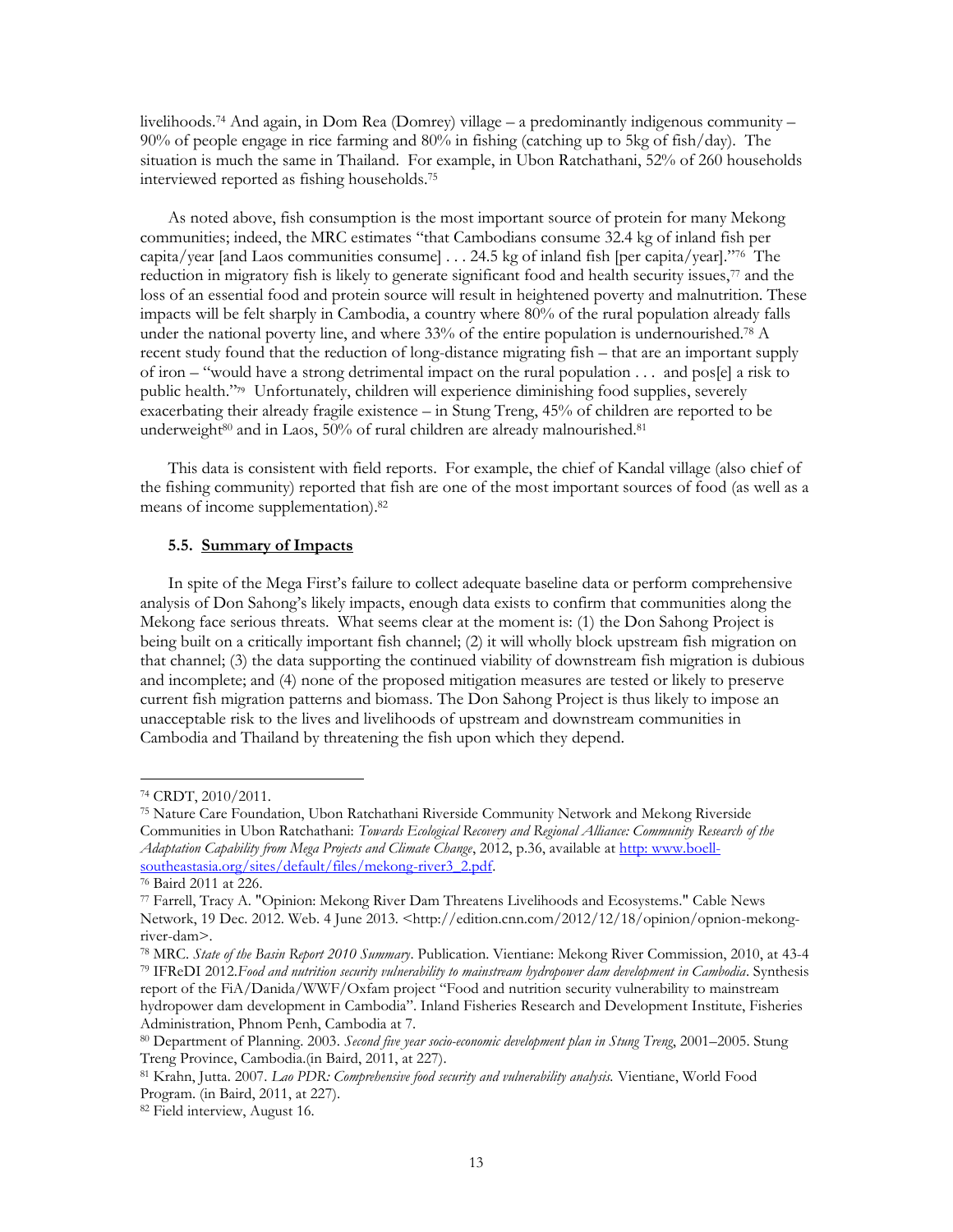## **6. Mega First's Actions Violate Rights Within SUHAKAM's Mandate**

The impacts set forth above demonstrate that Mega First's construction of the Don Sahong Dam is likely to severely threaten the rights to life, health, and livelihood of Mekong River communities. Furthermore, Mega First has failed to respect the right of the communities to participate in development decisions that affect them, and failed to consult with the affected communities. Although taking place in other countries, these rights violations fall squarely within SUHAKAM's mandate to investigate the conduct of Malaysian entities. Furthermore, although Mega First's actions in Laos threaten communities in Cambodia and Thailand, its international human rights obligations extend to these transboundary harms.

## **6.1. Standards and Violations of International Human Rights Law**

#### *The Right to Life and an Adequate Standard of Living*

The Universal Declaration of Human Rights (UDHR), which SUHAKAM has recognized "is a common standard of achievement for all peoples and all nations," establishes that "[e]veryone has a right to life" and "[e]veryone has the right to a standard of living adequate for the health and wellbeing of himself and his family, including food . . . "<sup>89</sup> These rights (to life, livelihood and health) are recognized universally, including in the ASEAN Human Rights Declaration.<sup>90</sup>

**Violation:** The Don Sahong Project endangers vitally important migrating fish. If, as seems likely, the dam causes a significant decline in fish stocks, community health and community livelihoods will be substantially harmed. Similarly, the likely extirpation of the Irrawaddy dolphins will further harm the livelihoods of these communities. SUHAKAM has previously suggested that flawed Environmental Impact Assessments, which do not adequately consider the harms to local communities, present concerns for violations of human rights. Mega First's deeply inadequate EIA is no different. By depriving these communities of their food source and threatening their ability to generate income, Mega First violates their substantive human rights.

## *Supplemental Procedural Rights Ensure the Survival of Substantive Human Rights*

These universal rights do not exist in a vacuum. They are frequently tested by development projects, such as the Don Sahong dam. In such circumstances, procedural rights are triggered to safeguard the fundamental rights to life, health and livelihood.<sup>91</sup> As Professor John Knox, the UN expert on human rights and environment put it, procedural and substantive rights "create a kind of virtuous circle: strong compliance with procedural duties produces a healthier environment, which in turn contributes to a higher degree of compliance with substantive rights such as rights to life, health, property and privacy."<sup>92</sup> SUHAKAM has previously recognized, in the context of hydropower dams, that communities (especially indigenous communities) have the right to participation, access to information, and informed consent.

[http://www.mfa.go.th/asean/contents/files/other-20121217-165728-100439.pdf.](http://www.mfa.go.th/asean/contents/files/other-20121217-165728-100439.pdf)

<sup>89</sup> UDHR, Arts. 3, 25(1).

<sup>90</sup> ASEAN Human Rights Declaration (Nov. 9, 2012) *available at* 

<sup>&</sup>lt;sup>91</sup> "Report of Independent Expert on the issue of human rights obligations relating to the enjoyment of a safe, clean, healthy and sustainable environment," (hereinafter "Knox Report"), A/HRC/22/43 ¶ 42. *See also id.* ¶ 41 (collecting international human rights mechanisms recognizing link). <sup>92</sup> *Id.*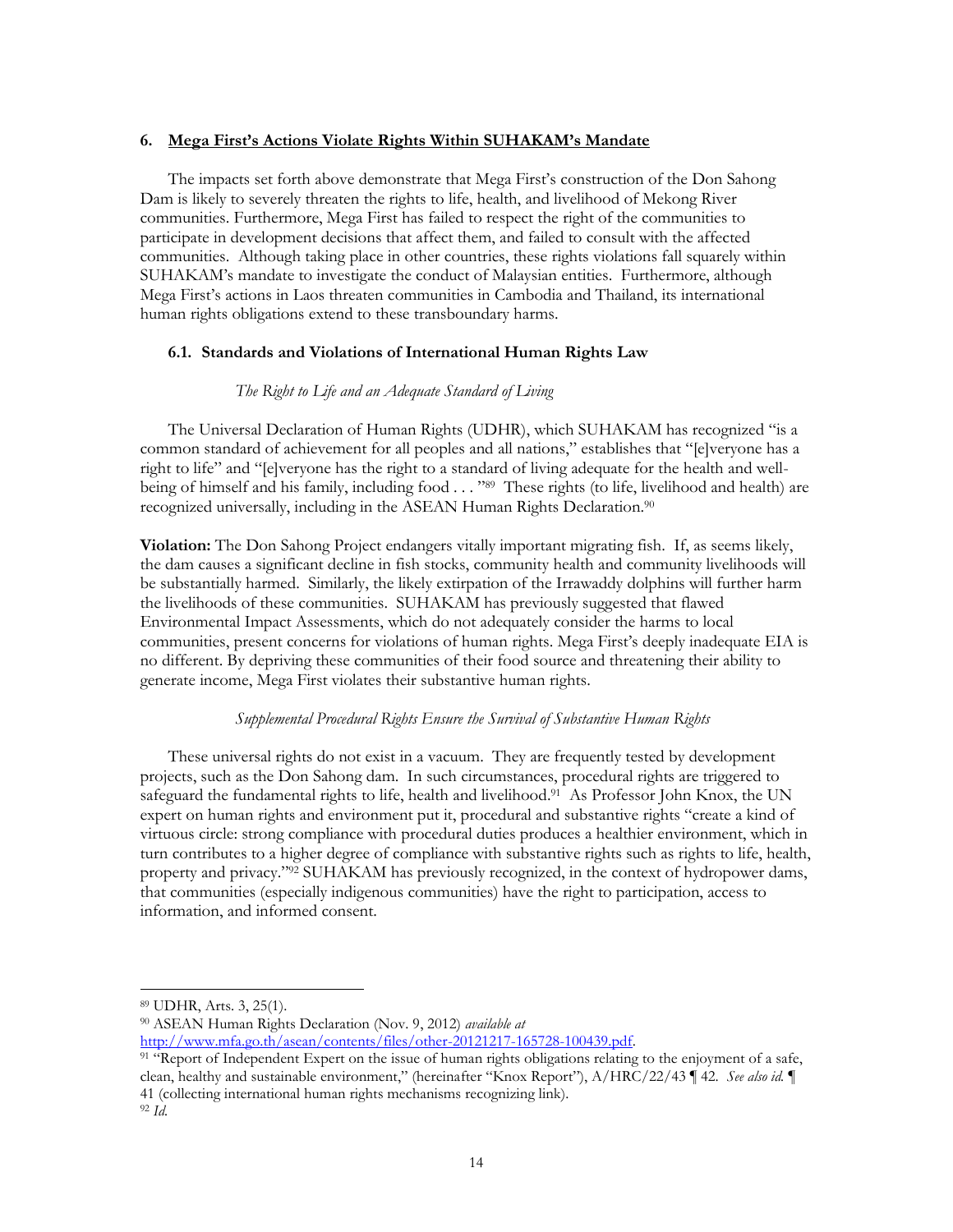The procedural protections - recognized under international law and by international law experts – include rights for potentially affected communities and corresponding duties owed by States and private parties/developers.<sup>93</sup> These complementary and reinforcing protections include:

> A duty, on the part of a project developer, to carry out adequate human rights due diligence about the social and environmental impacts of a project.<sup>94</sup> In so doing, a project developer must collect the best and most complete data on the environment and the communities that will potentially be affected.<sup>95</sup>

**Violation:** Mega First has failed to collect baseline date with respect to: which species migrate along the Mekong through the Khone Falls; the likelihood that each species of fish will be able to safely through the dam's turbines or migrate upstream on diverting channels; which species of fish make up Mekong communities' diet; and which species of fish are sold by those communities. Without this data, Mega First is in breach of its duty of adequate diligence.

 A developer must, of course, consult with and learn about the communities it will impact in order to conduct adequate human rights due diligence regarding a project's impacts on those communities' lives and livelihoods. But, to be useful, affected communities must have access to and understand the project. Therefore, those communities have rights to information (and developers have corresponding duties to provide that information).<sup>96</sup>

**Violation:** As field reports show, Mega First has not provided Cambodian and Thai communities with any information about the Don Sahong project or its likely impacts. It is therefore in breach of its duty to inform affected communities.

 The right to information is a precursor to the right of affected people's to participate in decision-making with respect to the projects that will impact their lives, livelihoods, environment and human rights.<sup>97</sup> As ASEAN and SUHAKAM

<sup>93</sup> Footnote re: private parties obligation to carry-on human rights and environmental norms.

<sup>94</sup> *See e.g.*, Rio Declaration on Environment and Development," (hereinafter the "Rio Declaration"), A/CONF.151/26 Principle 17 (requiring environmental impact assessment for activities likely to create negative impacts); UN Guiding Principles on Business and Human Rights," (hereinafter "UN Guiding Principles"), HR/Pub/11/04 Principles 15 and 17 (businesses have a duty to carry out human rights due diligence).

<sup>95</sup> *See e.g.*, International Union for the Conservation of Nature, "Guidelines for Applying the Precautionary Principle to Biodiversity Conservation and Natural Resource Management" *available at*  [http://cmsdata.iucn.org/downloads/ln250507\\_ppguidelines.pdf](http://cmsdata.iucn.org/downloads/ln250507_ppguidelines.pdf) (all relevant information should be

transparently collected with a focus on "the best available scientific information").

<sup>96</sup> The right to full, free and impartial information is guaranteed by Article 19 of the UDHR. *See also e.g.*, Rio Declaration Principle 10 ("each individual shall have appropriate access to information concerning the environment . . ."); United Nations Environment Programme. "Guidelines for the Development of National Legislation on Access to Information, Public Participation and Access to Justice in Environmental Matters" *available at* [http://www.unep.org/civil-](http://www.unep.org/civil-society/Portals/24105/documents/Guidelines/GUIDELINES_TO_ACCESS_TO_ENV_INFO_2.pdf)

[society/Portals/24105/documents/Guidelines/GUIDELINES\\_TO\\_ACCESS\\_TO\\_ENV\\_INFO\\_2.pdf](http://www.unep.org/civil-society/Portals/24105/documents/Guidelines/GUIDELINES_TO_ACCESS_TO_ENV_INFO_2.pdf) ("all information relevant for decision-making related to the environment [should be] made available, in an

objective, understandable, timely and effective manner, to the members of the public concerned"); <sup>97</sup> The right to participation in public life is guaranteed by Article 21 of the UDHR. *See also* Rio Declaration, Principle 10 ("each individual shall have . . . the opportunity to participate in decision-making process" with respect to environmental matters affecting them); UN Guiding Principles, Principle 18 (businesses should engage in "meaningful consultation with potentially affected groups").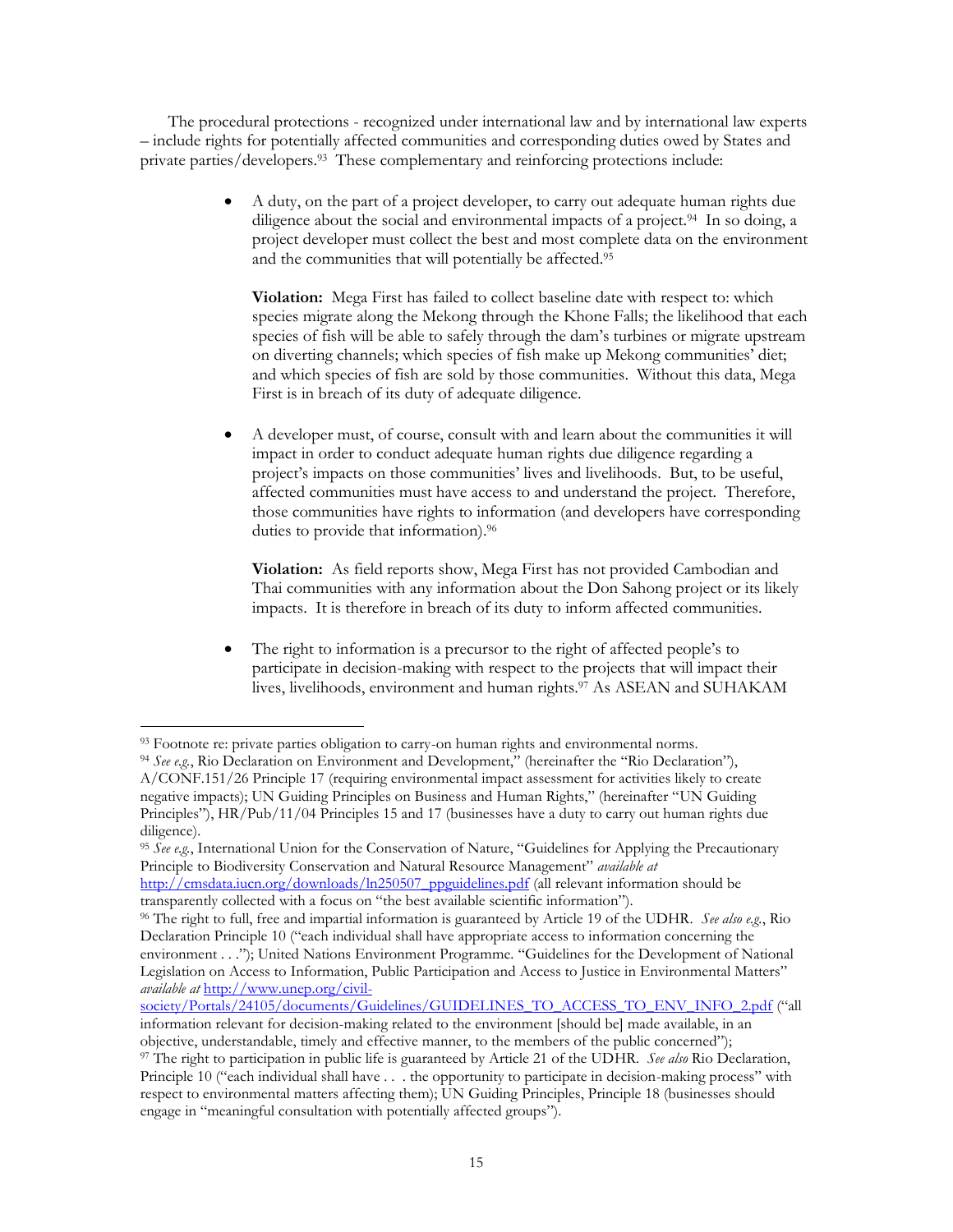both recognize, public participation in the process of development is essential and must be protected<sup>98</sup>: "The right to development is an inalienable human right by virtue of which every person and the peoples of ASEAN are entitled to participate in, contribute to, enjoy and benefit equitable and sustainably from . . . ."<sup>99</sup>

**Violation:** In part because they failed to furnish communities with any information, Mega First has engaged in virtually no effective consultations with affected communities in Cambodia. It has also wholly ignored affected communities in Thailand. It is therefore in breach of its duty to seek and obtain community participation.

These "process rights" – due diligence, dissemination of information, consultation and participation – are inter-related. For human rights due diligence to be adequate, a developer most understand the full social, environmental and demographic setting into which a product is introduced; to get that full picture, affected populations must be made aware of the project be provided with relevant information and be given the opportunity to participate in project decision-making.

## *The Rights of Indigenous Peoples*

SUHAKAM rightly identified that international law "has explicitly and implicitly recognized the importance of indigenous peoples' lands, territories and resources, and their significance in the enjoyment of other human rights."<sup>100</sup> Indigenous peoples, like all peoples, enjoy the right to selfdetermination,<sup>101</sup> by virtue of which they freely pursue their economic, social and cultural development.<sup>102</sup> They also have a right to participate in decision-making processes in matters that would affect their rights.<sup>103</sup>

Among other rights and protections – including sovereignty concerning the use of their natural resources – projects that affect indigenous peoples' lands, way of life and interests are subject to their free, prior and informed consent ("FPIC").<sup>104</sup> "[F]ree, prior and informed consent" ("FPIC") is a

OEA/Ser.L/V11.122 doc. 5 rev. 1 (2004) ¶ 114 (Noting that "indigenous peoples enjoy a particular rela tionship to with the lands and resources traditionally occupied and used by them," which is integral to the "physical and cultural survival of the indigenous communities and the effective realization of their human rights more broadly."); *Mayagna (Sumo) Community of Awas Tingni v. Nicaragua*, (Ser C.) No. 70, Inter-Am. Ct. H.R., Rep. No. 75/02 ¶ 128 (2001) (Recognizing the "particular connection between communities of indigenous peoples and the lands and resources they have traditionally occupied and used" and "that continued utilization of traditional . . . control and use of the territory [is] in many instances essential to the individual and

<sup>103</sup> UNDRIP, Art.18.

<sup>98</sup> See UN Declaration on the Right to Development, Art. 1(1), which Malaysia has endorsed.

<sup>99</sup> ASEAN Human Rights Declaration, Principle 35; SUHAKAM, Report of the National Inquiry into the Land Rights of Indigenous Peoples (2013) ("The right to development in an inalienable right, which belongs to everyone, individually and collectively, with no discrimination and with their full participation."

<sup>100</sup> SUHAKAM, *Report of the National Inquiry into the Land Rights of Indigenous Peoples* (2013), Executive Summary p. X. *See also The Maya Indigenous Communities Cases* Case 12.053, Inter-Am. Comm'n H.R., Rep. No. 40/04,

collective well-being, and indeed the survival of, indigenous peoples."

<sup>101</sup> See International Covenant on Civil and Political Rights ("ICCPR"), Vol. 999 No. 14668 (23 Mar. 1976), Art. III; International Covenant on Economic, Social and Cultural Rights (ICESCR"), U.N.T.S. Vol. 993 No. 14531 (3 Jan. 1976) Art. I.

<sup>102</sup> United Nations Declaration on the Rights of Indigenous Peoples ("UNDRIP")., A/61/L. 67 and Add. 1 (13 Sept. 2007), Art. 3.

<sup>104</sup> UNDRIP Art. 32(2) ("States shall consult and cooperate in good faith with the indigenous peoples concerned through their own representative institutions in order to obtain their free and informed consent *prior*  to the approval of any project *affecting* their lands or territories and resources, particularly in connection with development, utilization or exploitation of mineral, water or other resources." (Emphasis added)); Art. 32(3)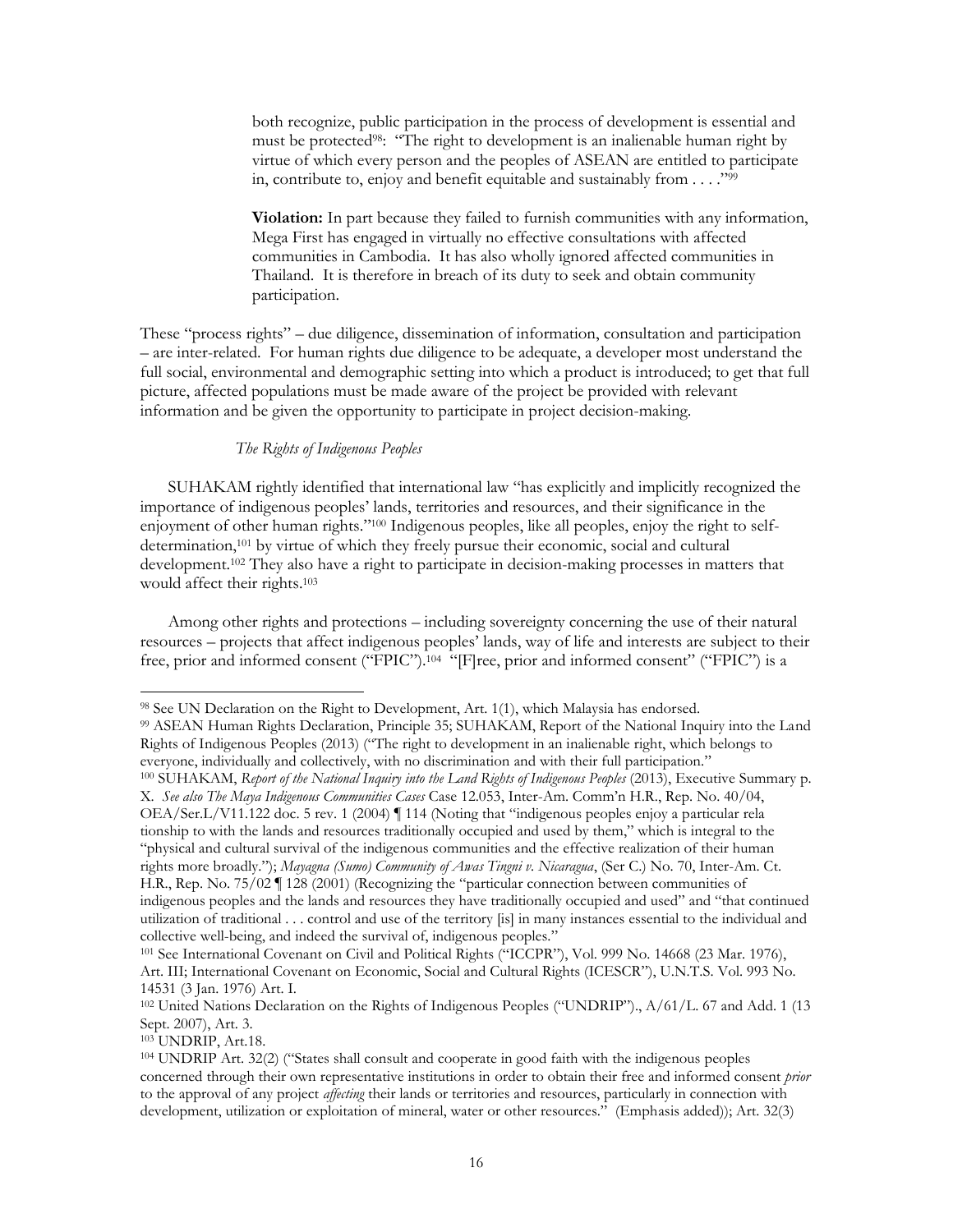means of effectuating the substantive rights of indigenous peoples, including self-determination and the preservation of their culture/way of life.<sup>105</sup> As the risk to indigenous peoples and their way of life is substantial, the need for *actual* and *prior* consent is recognized.<sup>106</sup> The obligation to obtain prior consent is "presumptive[ ]" for extractive or similar operations that might affect "natural resources that are traditionally used by indigenous peoples in ways that are important to their survival."<sup>107</sup>

**Violation:** Here, Don Sahong threatens the way of life of indigenous people in Cambodia: the Kuoy. The fish and the natural flow of the Mekong River are a critical component of Kuoy life, which will be affected by the Don Sahong Project. In spite of that, Mega First has made no attempt to obtain the free, prior and informed consent of the Kuoy.

## **6.2. SUHAKAM's Power Extends to Extraterritorial Violations of Human Rights**

As expressly stated in its enabling act, SUHAKAM has the power to investigate alleged violations of human rights by Malaysian entities.<sup>108</sup> SUHAKAM's authority to investigate has no geographical limitation and extends to human rights violations committed by private parties (including corporations).

On the question of extraterritoriality, SUHAKAM's only express jurisdictional limitation is that it should decline (or dismiss) cases pending before other judicial tribunals. This lends to the conclusion that SUHAKAM's investigative power does not have any implied geographical limitation. Adding further support for this proposition, several international instruments that Malaysia has signed onto – including the United Nations Guiding Principles on Business and Human Rights and the 2010 Edinburgh Declaration – explicitly invoke the duty of States to ensure that their citizens (including corporate citizens) obey human rights norms in their extraterritorial operations.<sup>109</sup> The authority to review human rights violations committed outside of Malaysia is also cemented its adoption of the UDHR, which establishes obligatory norms of conduct that do not have territorial limitation.<sup>110</sup>

calls upon States to provide mechanisms for redress and to take measures to mitigate adverse environmental, economic, social, cultural, or spiritual impacts.

<sup>105</sup> James Anaya, Report of the Special Rapporteur on the rights of indigenous peoples, A/HRC/21/47 ¶¶ 48- 51 (6 July 2012)

<sup>&</sup>lt;sup>106</sup> *Id.*  $\parallel$  65 ('[W]here the rights implicated are essential to the survival of the indigenous groups as distinct peoples and the foreseen impacts on the exercise of the rights are significant, indigenous consent to the impacts is required, beyond simply being an objective of consultations.").

<sup>107</sup> *Id. See also* James Anaya, Report of the Special Rapporteur on the rights of indigenous peoples: Extractive industries and indigenous peoples, A/HRC/24/41 (1 July 2013) ¶¶ 81-84.

<sup>108</sup> SUHAKAM Act 12(1). Under the terms of the act, "an aggrieved person or group of persons or a person acting on behalf of an aggrieved person or group of persons" can lodge a complaint. The Act prohibits inquiry only if the subject matter is pending in any court, has been finally determined by a court, or becomes the subject matter of any court proceeding during an inquiry. None of these exclusions apply to this complaint. <sup>109</sup> Principles 1, 2 and 25-27 creates State obligations to investigate, enforce and remedy human rights violations committed by their corporate citizens overseas. *See* Office of the High Commissioner on Human Rights, *UN Guiding Principles on Business and Human Rights: Implementing the Protect, Respect, Remedy Framework* (2011), available at: www.ohchr.org/Documents/Publications/GuidingPrinciplesBusinessHR\_EN.pdf. Similarly, the Edinburgh Declaration calls on states to "promote a greater awareness of the impact of business enterprises on the realisation of human rights, and the relevant State obligations with regard to the promotion and protection of human rights in their own jurisdiction and *extra-territorially.*" The Tenth International Conference of the International Coordinating Committee of National Institutions for the Promotion and Protection of Human Rights (8-10 October 2010), *The Edinburgh Declaration*, available at

<http://nhri.ohchr.org/EN/ICC/InternationalConference/10IC/Pages/default.aspx> (last accessed on 13 October 2014) (emphasis added).

<sup>110</sup> Id 4(1) (referencing section 12).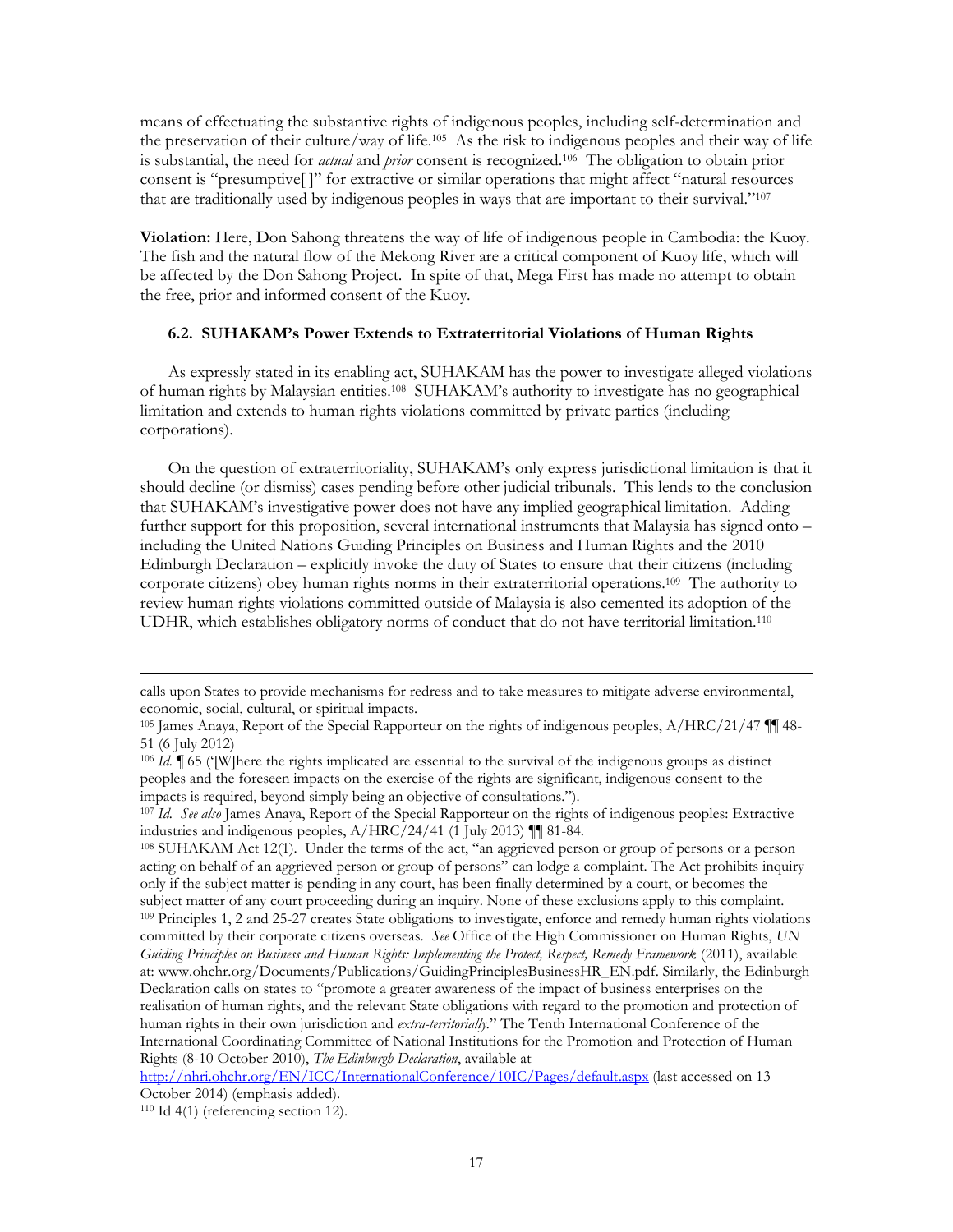SUHAKAM would not alone by investigating human rights abuses conducted by its companies abroad. The National Human Rights Commission of Thailand has accepted jurisdiction over extraterritorial complaints against corporations in several instances.<sup>111</sup> Thailand's courts have also recognized the need to oversee their companies that provide assistance to Mekong River dams (largely in Lao PDR) because these projects are widely known to "cause impacts to the environment, water quality and quantity, the flow of water, and the ecological balance of the Mekong basin as well as other transboundary impacts on riparian countries […], which may bear extensive impacts on environmental quality, public health, sanitation, livelihoods, or community interests." 112

The reality is that there are few independent forums where community complaints against Mega First can be raised. Lao PDR does not have a human rights commission, its courts are not independent and there are few (if any) lawyers that could bring a case there. <sup>113</sup> The MRC does not have a community complaint mechanism nor does ASEAN. Bearing in mind Article 8 of the UDHR – under which everyone has a right to a remedy before competent tribunals for human rights violations – we ask SUHAKAM to accept jurisdiction.

#### **6.3. Transboundary Obligations**

 $\overline{a}$ 

While Mega First is building the dam in Lao PDR, it must respect the human rights of all potentially affected communities, including those in Cambodia and Thailand. The obligation to consider transboundary impacts is a well-established component of international law, which prohibits countries from causing environmental harm in other countries.<sup>114</sup> According to the International Court of Justice, "it may now be considered a requirement under general international law to undertake an environmental impact assessment where there is a risk that the proposed industrial activity may have a significant adverse impact in a transboundary context, in particular, on a shared resource."<sup>115</sup>

Mega First's transboundary obligations are further established under the UN Guiding Principles. Under the Guiding Principles, Mega First "should avoid infringing on the human rights of others and should address adverse human rights impacts with which they are involved".<sup>116</sup> This responsibility

<sup>113</sup> See 2013 Investment Climate – Lao PDR, U.S. State Department (April 2013), *available at*  <http://www.state.gov/e/eb/rls/othr/ics/2013/204674.htm> (noting judicial system is not independent).

<sup>111</sup> National Human Rights Commission of Thailand (NHRCT), *Findings of the Subcommittee on Civil and Political Rights on the Koh Kong Sugar Cane Plantation Case in Cambodia*, July 25, 2012 (Annex H). In July 2012, NHRCT's Sub-Committee on Civil and Political Rights (SCCPR) released a preliminary finding in the case stating that the Thai company against which the complaint had been filed for its alleged human rights violations in Cambodia "… has a responsibility under the UNGPs [UN Guiding Principles on Business and Human Rights] to respect human rights obligations in their business enterprise operations through subsidiaries in Cambodia, independent

of Cambodian government's obligations to protect human rights".

<sup>112</sup> Supreme Administrative Court of Thailand (17 April 2014), Decision to Hear the Appeal Submitted by the 8 Mekong Provinces in Order to Challenge the Xayaburi Dam Power Purchase Agreement (decision no. KS8/2557) (unofficial partial translation; Annex I) Several holdings by the Court show immense progress towards environmental justice by the Thai legal system, including the invocation of international law in adjudication.

<sup>114</sup> Oppenheim on International Law (1912: 243-44) Chapter Eight p. 220. *See also* Convention on the Law of the Non-navigational Uses of International Watercourses, A/51/49 (Adopted by the General Assembly of the United Nations May 21,1997). *See also* Mekong River Agreement Principles 5-8.

<sup>115</sup> *Pulp Mills on the River Uruguay*, 2010 ICJ Reports ¶ 204. In its opinion, the Court also reinforced the principle that the duty of "due diligence, and the duty of vigilance and prevention which it implies, would not be considered to have been exercised, if a party planning works liable to affect the regime of the river . . . did not undertake an environmental impact assessment . . . ." *Id.* <sup>116</sup> Principle 11.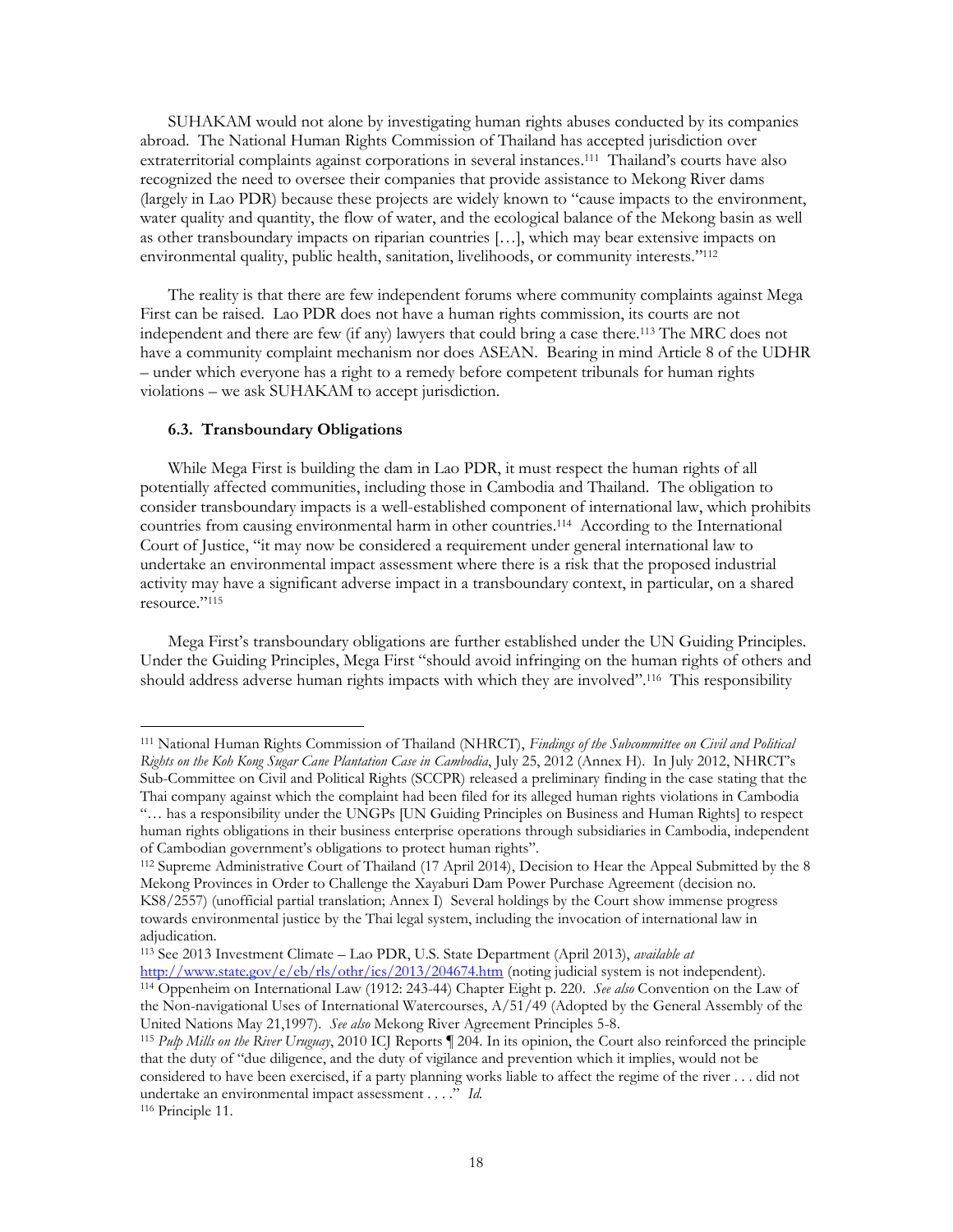cannot be avoided: it applies to all business enterprises, regardless of location or operational context<sup>117</sup> and independently of compliance with national laws. <sup>118</sup>

<sup>117</sup> Principle 14

<sup>118</sup> Principle 11. The Project is not in compliance with either Malaysian law. According to Section 34A of the Malaysian *Environmental Quality Act (EQA) 1974*, projects which may involve particularly significant impacts, shall undergo the Detailed EIA Procedures that incorporate public participation and comment.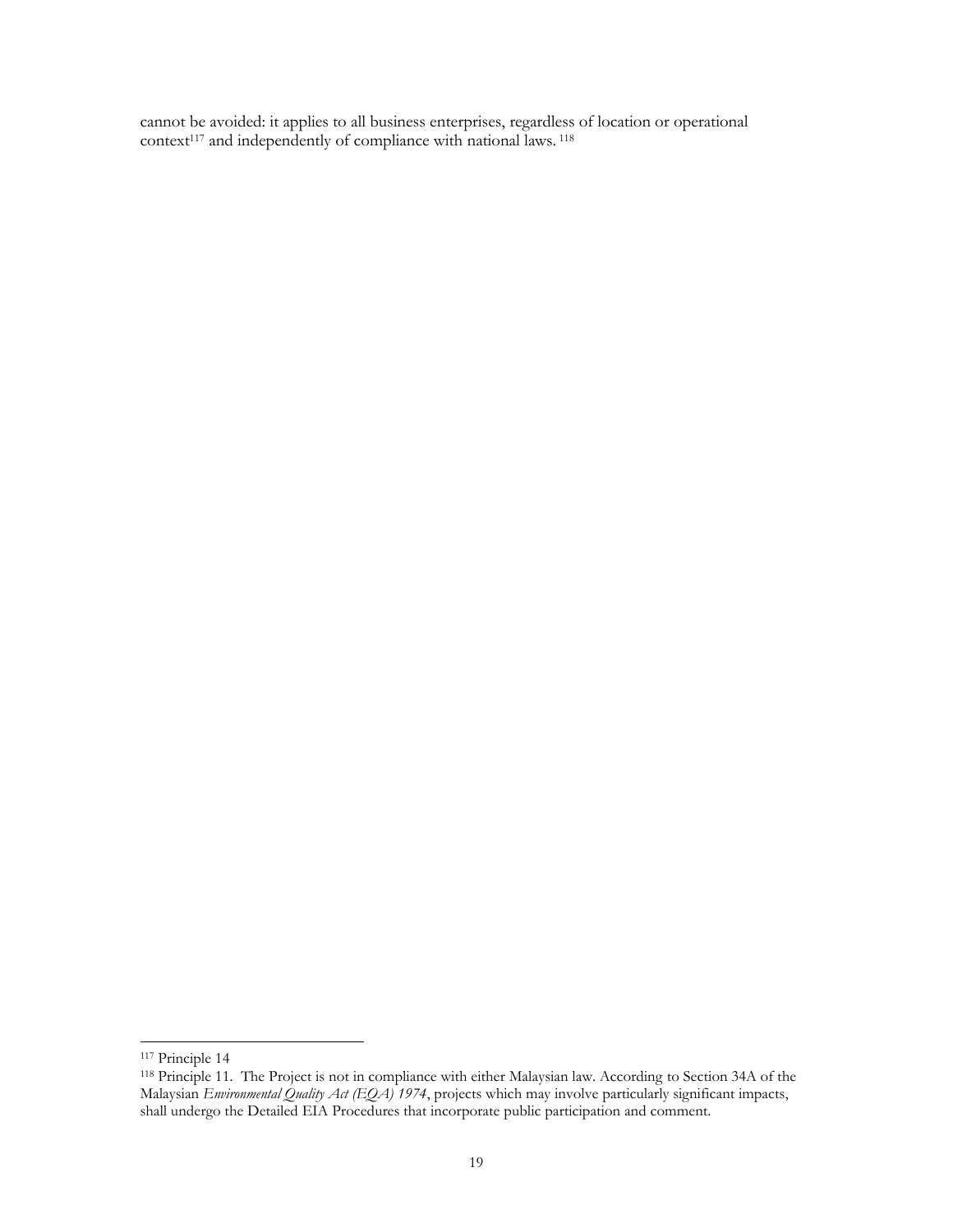# **Signatures**

**Community Resource Centre**



Ms. Sor Rattanamanee Polkla Coordinator and Lawyer Community Resource Centre 1838 /37 Soi Jaraslarp, Sirinthorn Road Bangplad sub-district, Bangplad district, Bangplad Bangkok 10700, Thailand

# **EarthRights International**



**EARTHRIGHTS INTERNATIONAL** 



Mr. Daniel King Southeast Asia Legal Director Earth Rights International 1612 K Street, NW Suite 401 Washington, DC 20006

# **International Rivers**



Ms. Ame Trandem Southeast Asia Program Director for International Rivers (USA) International Rivers 2054 University Ave, Suite 300, Berkeley, CA 94704-2644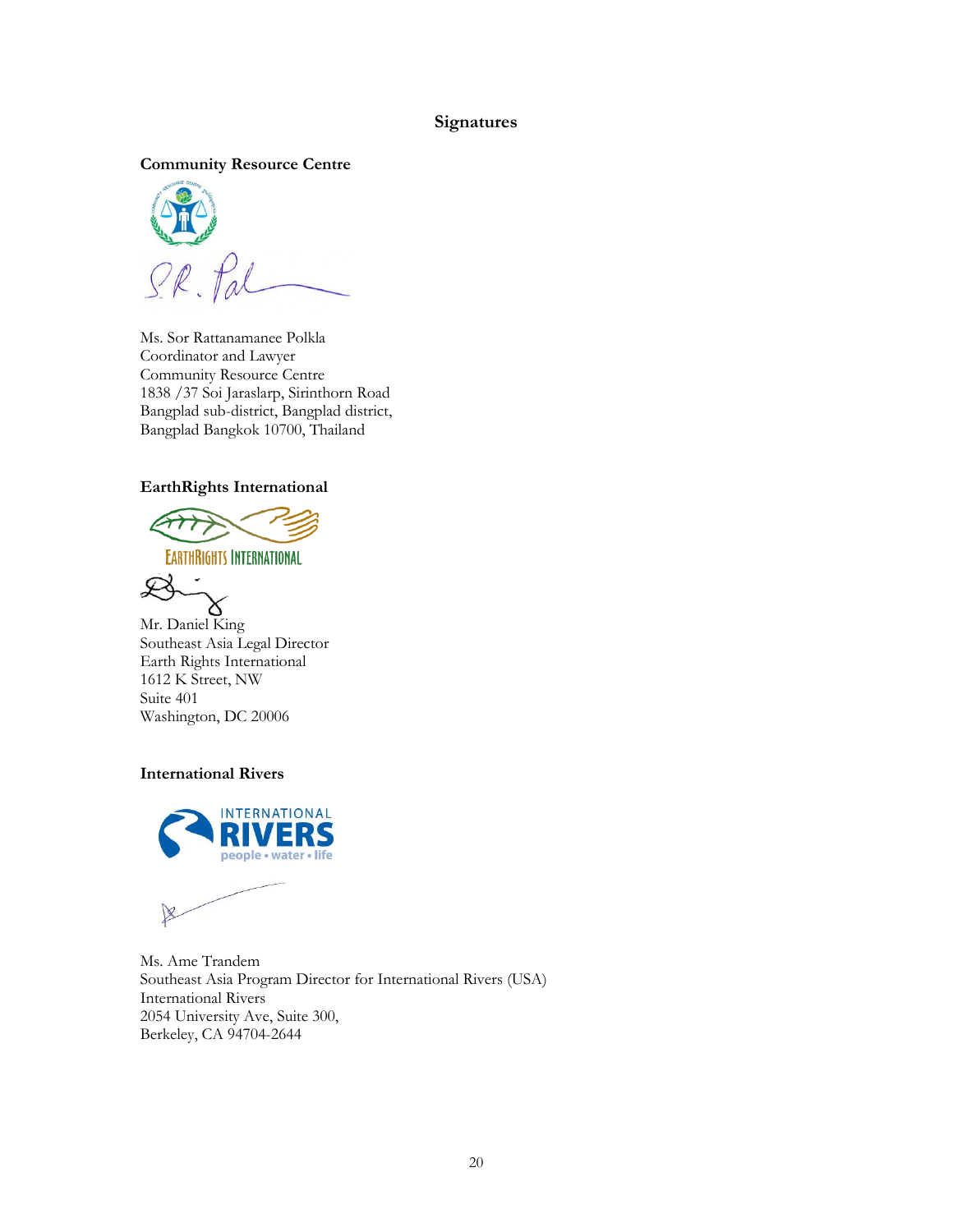# **NGO Forum on Cambodia**





Mr. Tek Vannara Executive Director NGO Forum on Cambodia #9-11, St. 476, Sangkat Toul Tompoung1, P.O. Bo 2295 Phnom Penh 3

# **Northeastern Rural Development (Cambodia)**



Mr. Sam Sovann Executive Director Northeastern Rural Development Trorang Pring Village, Sankat Kratie Kratie Town, Kratie Province Cambodia

# **Cambodian Rural Development Team (Cambodia)**



Mr. Or Channy Executive Director Cambodian Rural Development Team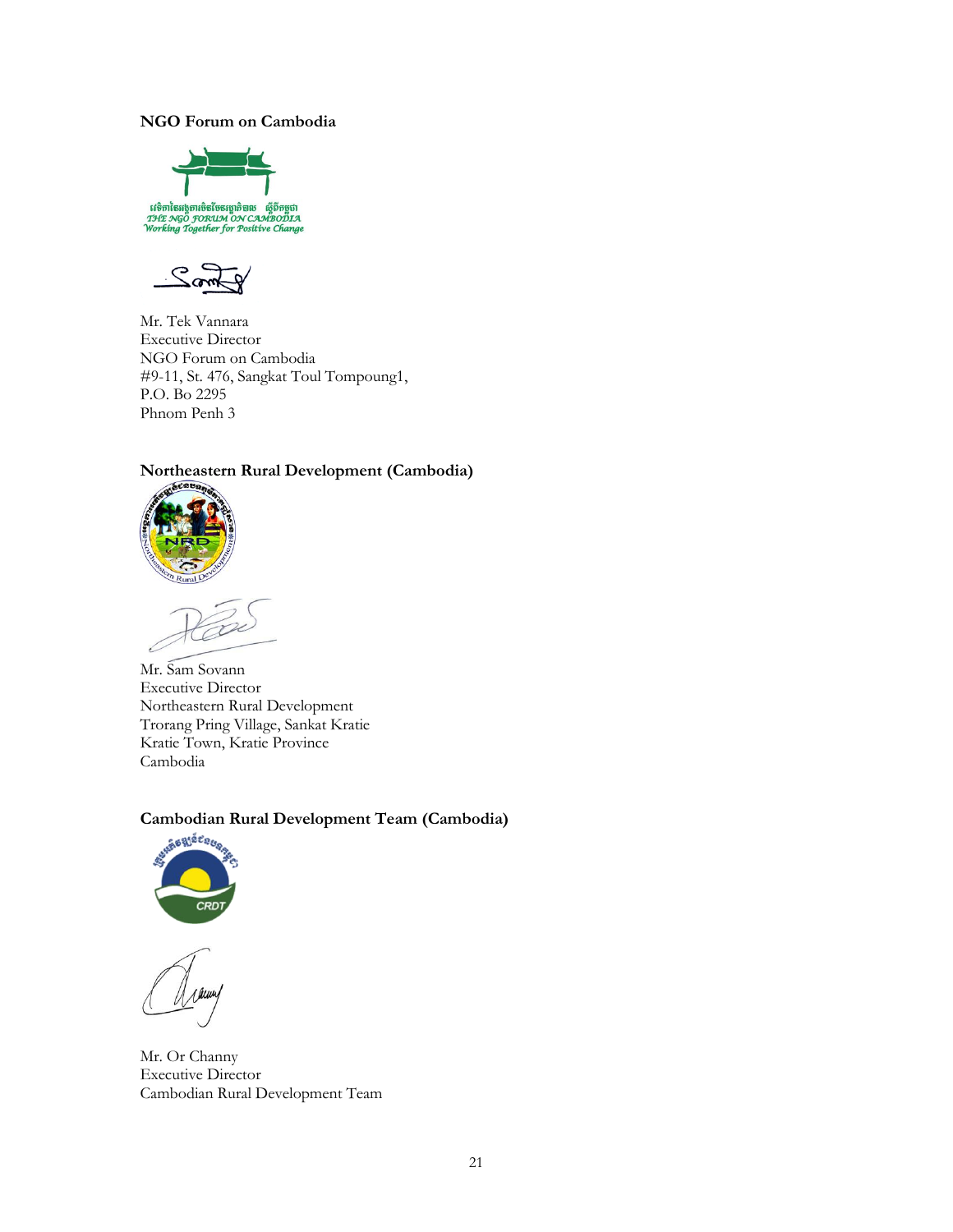Street 3, Daun Chroim village, Sangkat Kratie, Kratie Town, Kratie Province